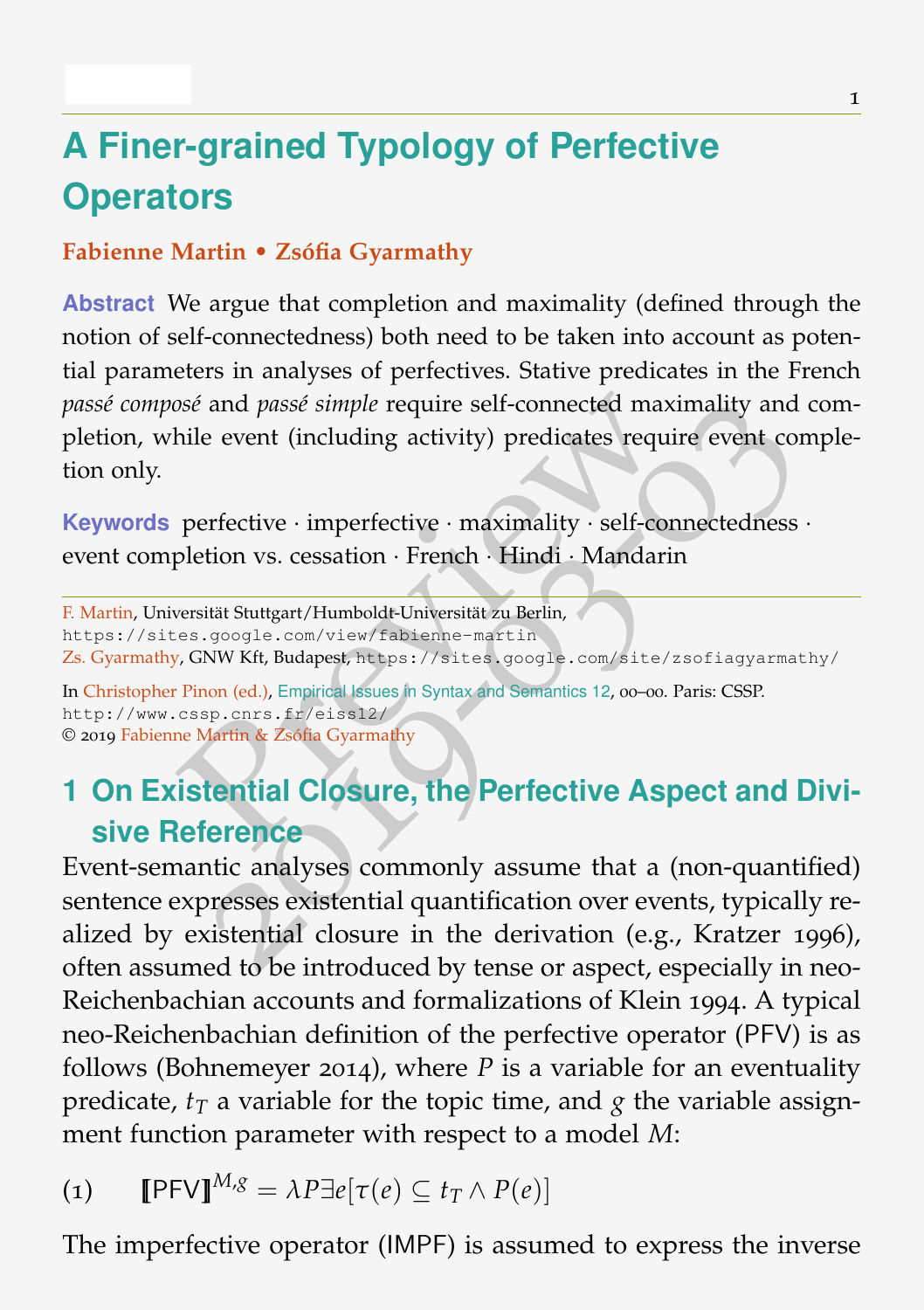relation between the topic time and the event time:

(2)  $[\text{IMPF}]^{M,g} = \lambda P \exists e[t_T \subseteq \tau(e) \land P(e)]$ (Disregarding the imperfective paradox)

Another commonly assumed tenet in event semantics is that states are *divisive*, that is, they apply to all the parts of any eventuality they apply to. So if the event predicate *P* is divisive, then  $\forall e, e' (P(e) \land$  $e' \nightharpoonup e \rightarrow P(e')$  holds, where  $\sqsubset$  is the strict mereological part-of relation over eventualities. An often dismissed consequence of the divisive reference of states and (1) is the following: whenever  $t_T \subseteq$  $\tau$ (*e*') for some *e*' in the denotation of a stative predicate *P*, it follows (because of divisive reference) that  $\exists e[\tau(e) \subseteq t_{\tau} \land P(e)]$  holds. That is, IMPF(*P*) entails PFV(*P*) for stative *P*s. Therefore, whenever an imperfective is true, a corresponding perfective sentence should be truthfully assertable.

However, this is not what we always observe. Suppose that Kim has been continuously sick since yesterday. In this scenario, sentence (3) (in which a clause with the present imperfective is followed by one with the simple past) is true. But the corresponding French example (4), whose second clause contains a perfective verb in the *passé composé* (PC), is not. This is clearly unexpected: the first clause states that  $\exists e$ [now  $\subseteq \tau(e) \land \text{kim-be-sick}(e)$ ] holds, and (by assumption), that yesterday  $\subseteq \tau(e)$  holds (since *e* began yesterday). Given the divi- $\mathsf{siveness}\; \text{of \; states, it follows that} \; \exists e' [\tau(e') \subseteq \mathsf{yesterday} \land P(e')] \; \text{holds}$ (where  $e'$  is a part of  $e$ ), and thus, a perfective sentence such as the second clause of (4) should be true if it expresses this meaning. But in fact, (4) is only acceptable if Kim's past state of sickness  $e'$  ceased in the past, followed by a present state of sickness  $e$ , and so that  $\tau(e')$ and  $\tau(e)$  are separated by a time interval *t* during which Kim is not sick. This suggests that the semantics in (1) and/or (2) is not correct.

- (3) Kim **is** sick, and she **was** already sick yesterday.
- (4) Kim **est** malade, et elle **a** déjà **été** Kim is.3sg sick and she be.PC.3sG already sick malade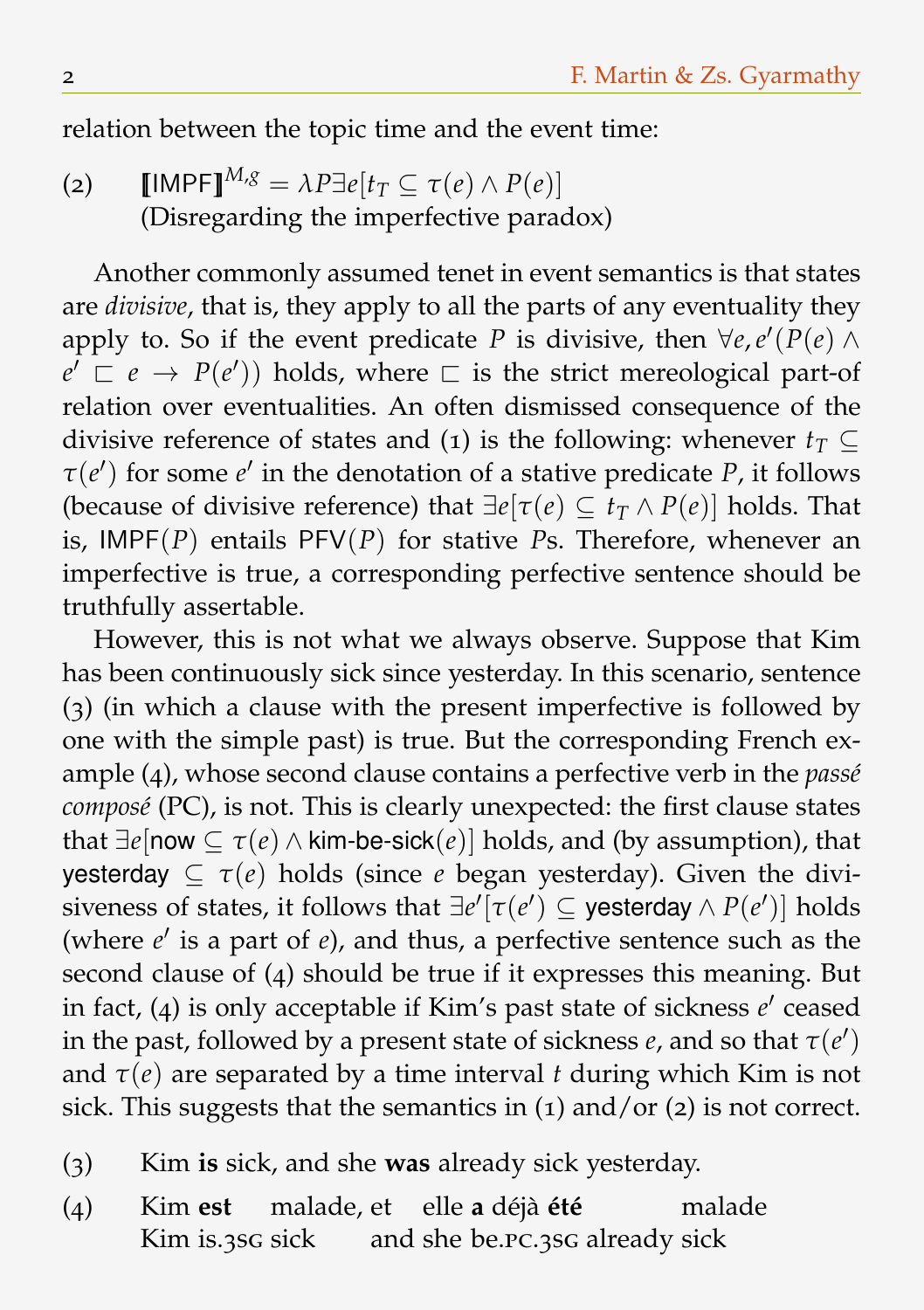hier. yesterday. 'Kim is sick, and she was already sick yesterday.'

The same problem can be approached from a different angle. Since for stative *P*s, IMPF(*P*) entails PFV(*P*), there is no entailment from PFV(*P*) to IMPF(*P*) or its negation. So if PFV(*P*) is true, IMPF(*P*) may be true or false as far as the definitions in (1) and (2) are concerned. But again, this is not what we observe. Data suggest that for stative *P*s, if PFV(*P*) is true, then IMPF(*P*) is *false*, indicating a problem with (1) and/or (2). For instance, in contrast to  $(5)$  (in which a clause with the simple past is followed by one with the present imperfective), the corresponding French (6) from Schaden 2015, whose first clause contains a perfective verb in the PC and the second clause contains a present imperfective verb, is anomalous.<sup>1</sup> The same problem arises with a perfective verb in the *passé simple* (PS), as in (7).

- (5) There **was** a bar at the corner, and it still **is** there.
- (6) Il y **a eu** There be.pc.3sG a bar at-the corner and there is still. un bar au coin, #et il y **est** toujours. Intended: 'There was a bar at the corner, and it still is there.'
- $(7)$ in 2000 Ana live.ps.3sg in Paris and she there liveps.3sg 2000, Ana **habita** à Paris. #Et elle y habite toujours. still Intended: 'In 2000, Ana lived in Paris, and she still lives there.'

On a neo-Reichenbachian account like Schaden 2015, the contrast between (5) and (6) (and between (7) and its English translation) might be approached as follows. Since PFV requires the event time to be included in the topic time, asserting that the state continues to occur at utterance time leads to a contradiction. In contrast, the

<sup>&</sup>lt;sup>1</sup>See also Smith (1991:p. 195) for a similar observation on French. Note that an ingressive/inchoative interpretation in (6) and (7) is to our ears not possible.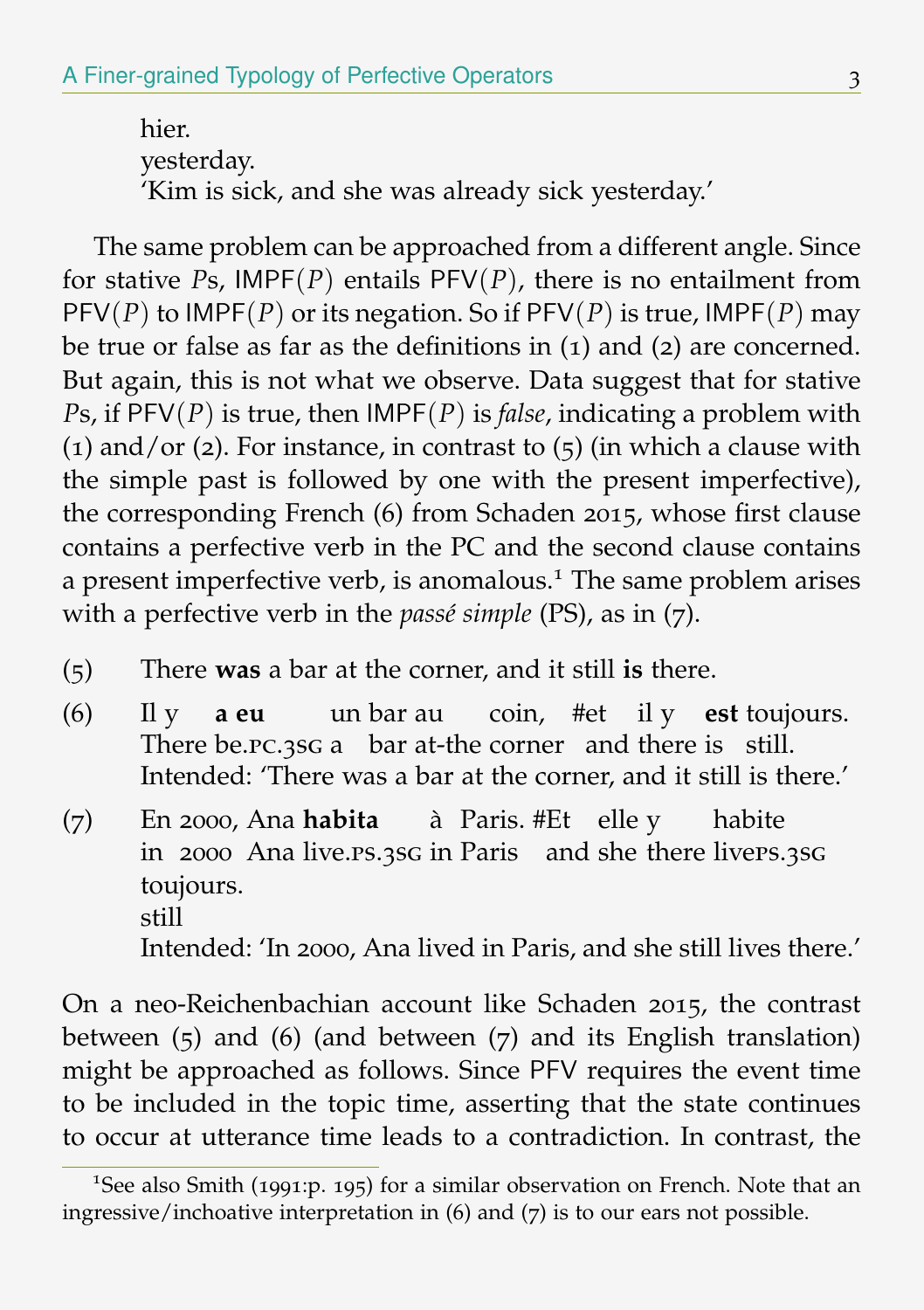English simple past is not a pure perfective and also has imperfective readings (cf. Comrie 1976), hence the absence of contradiction.

However, since for stative predicates, IMPF(*P*) may be true while  $PFV(P)$  is true, no contradiction should arise in (6) in a scenario where a present 'be-at-the-corner' state was already holding in the past. The same reasoning applies to (7). This problem cannot be circumvented by an appeal to Gricean implicatures and saying that the use of the perfective implies that the corresponding weaker imperfective is false, because that does not explain the *contradiction* in (6) observed by Schaden, as the problem does not vanish in presence of *en fait* 'in fact', which usually helps to cancel Gricean implicatures:

(8) Il y a eu there be.PC.3SG a restaurant Chinese in un restaurant chinois dans ce this quartier, neighborhood, and in fact it is still #et en fait il est toujours là. there Intended: 'There was a Chinese restaurant in this neighborhood, and in fact it is still there.'

Thus, existential quantification over events together with divisive reference leads to unacceptable results.

But could we not exploit the weakness of existential quantification and say that although PFV cannot be used for the French PC/PS (which don't have an imperfective use), it might be ideal for the English simple past, which is known to behave like a perfective with telic predicates (e.g., *John walked to the bank, #and he is still walking there*), and like an imperfective with atelic ones (recall (3) and (5))? More concretely, if we assume that the English simple past systematically satisfies the definition of PFV, we seem to predict exactly what we observe, namely that, when it comes to states, (i) IMPF(*P*) entails  $PFV(P)$  and (ii) if  $PFV(P)$  is true, then  $IMPF(P)$  may very well be true, too. However, this leads to another problem illustrated by the two potential readings of (9):

<sup>(</sup>9) When I visited him, he was sick.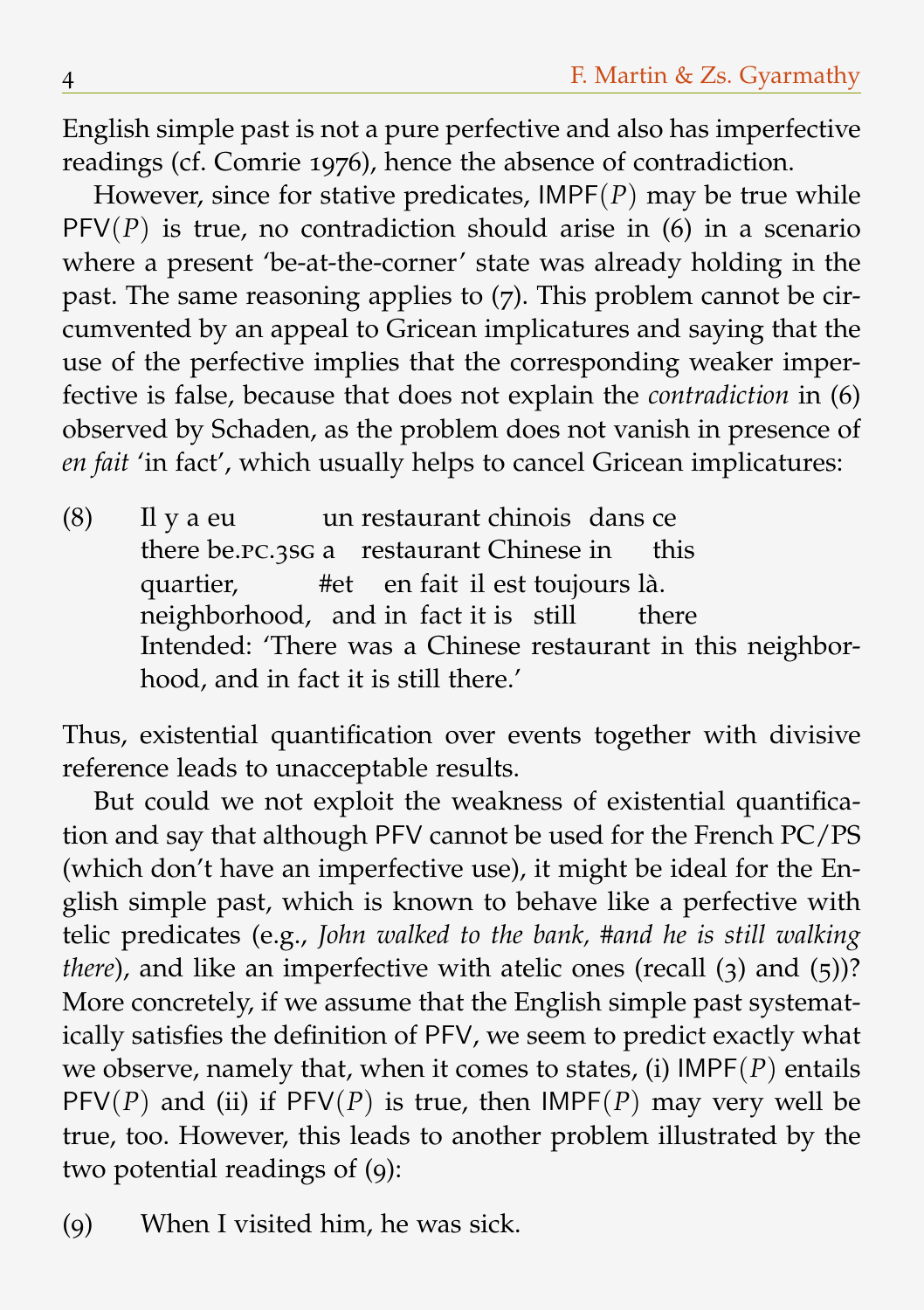- a. topic time (*when*-clause)  $\subseteq$  event time (*be sick*) (Most salient reading)
- b. event time (*be sick*) ⊆ topic time (*when*-clause) (Marginal reading)

If we assume that the simple past in the main clause satisfies the definition of PFV (resulting in reading (9b)), we cannot account for the saliency of (9a). And notice that (9a) must be translated to French using the *imparfait* (which is an imperfective), while (9b) is preferably translated using the perfective PC. This strongly suggests that the English simple past is genuinely ambiguous, having both imperfective and perfective meanings.<sup>2</sup> However, even on an ambiguity analysis, if on its perfective reading the simple past encodes PFV, we arrive back at the question of why (9b) is only very marginally available, given that the perfective reading is also entailed by the (preferred) imperfective one.

So an analysis of PFV along the lines of (1) leads to problems both in the case of "pure" perfectives and the English simple past. The reason this issue has gone virtually unnoticed in the literature is that existential closure is actually mostly *disregarded* when talking about events and event times in the neo-Reichenbachian tradition and event semantic approaches in general. Authors, including Schaden (2015), often simply use the definite description "the eventuality". Thus, it is tacitly assumed that a sentence is about a specific eventuality, even though the formal analysis fails to do justice to this intuition

<sup>2</sup>Of course, the translation facts alone do not help us select between an underspecification and an ambiguity analysis of the simple past, but together with the saliency of (9a), they are at least suggestive.

Still another view is that the English simple past is a pure past tense, and not an aspectual operator. For instance, de Swart (1998) claims that the English simple past is aspectually transparent in that it lets the lexical aspect "shine through" at the sentence level.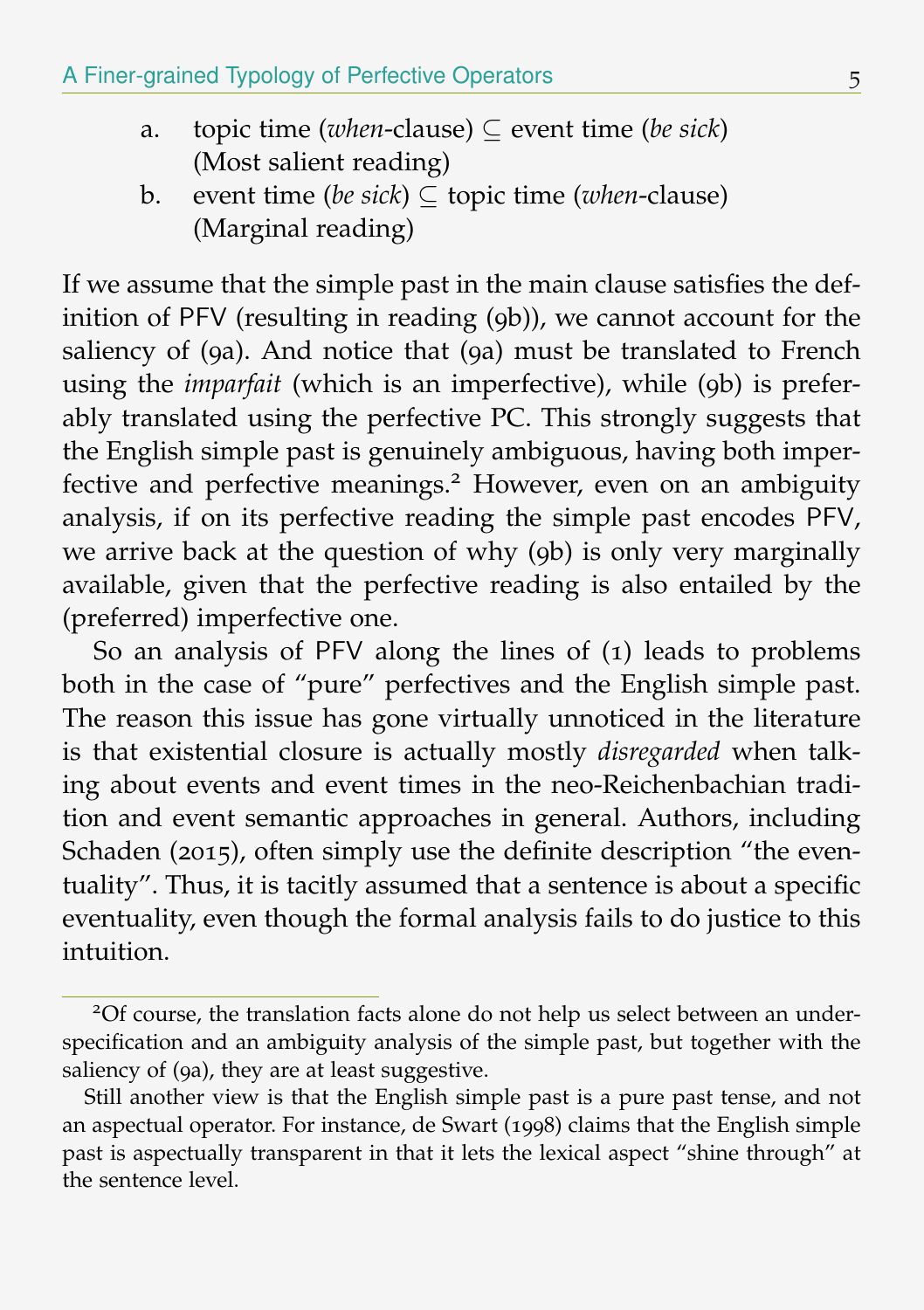# **2 A Referential Approach to Aspect**

Partee (1973) famously argued for a referential – as opposed to an existential quantificational – approach to tense. Based on cases of event anaphora, Grønn & von Stechow (2016) argued for an extension of Partee's idea to aspects, maintaining that both tenses and aspects have both a quantificational (indefinite) and a referential (definite) use. If, instead of existential closure over events, we use a variable whose reference is determined by the assignment function  $g$  (like that of  $t_T$ ), as in (10), it becomes possible to capture the intuition that sentences are about specific events, and we can refer to *the* event.

(10) a.  $\llbracket \text{PFVI}^{M,g} = \lambda P[\tau(e) \subset t_T \wedge P(e)]$ b.  $\llbracket \text{IMPF} \rrbracket^{M,g} = \lambda P[t_T \subseteq \tau(e) \land P(e)]$ 

Given the lack of existential quantification, IMPF(*P*) will also no longer entail  $PFV(P)$  even in the case of predicates with divisive reference.

It is still not clear, however, why the perfective in (6) cannot refer to a (specific) past be-at-the-corner state which happens to be a proper part of a larger be-at-the-corner state that still holds. One could try to solve this problem by stating that in the domain of eventualities, the uniqueness requirement attached to definites translates into a constraint that forces the specific eventuality to be *maximal* (Filip 1999, Koenig & Muansuwan 2000, Altshuler 2014), that is, to be an eventuality that *ceased*. For if the state reported in (6) is the *unique greatest* past be-at-the-corner state in the context, it cannot be part of a larger (and therefore distinct) be-at-the-corner state. One of the problems with such an argument, however, is that it predicts all definite aspects to encode maximality, including the imperfective. However, the imperfective version of (6) is, of course, unproblematic  $3$ 

<sup>3</sup>Positing that the imperfective only has the indefinite reading in definition (2) is undesirable, since it can be anaphoric to a familiar event in languages like Russian (Grønn & von Stechow 2016) or French. This is, for instance, the case in the following example: *Hier, Pierre a dansé comme un fou. Il dansait avec un parapluie*.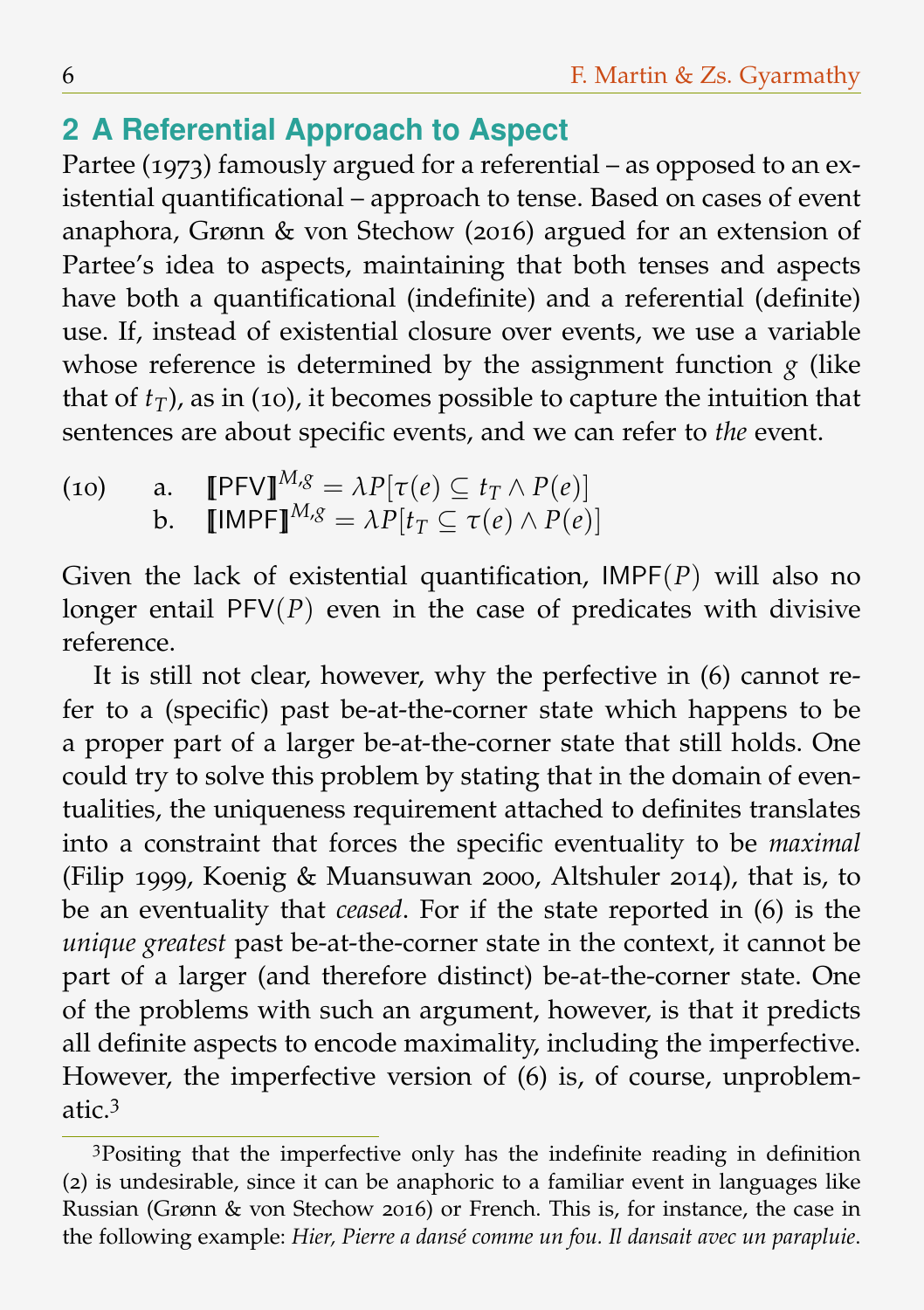# **3 Combining Event Maximality with Event Completion**

We propose to employ maximality not as a requirement of definite aspect but that of PFV. Our claim is that the data in section 1 offer support to Altshuler and Filip's (2014) proposal that perfectivity amounts to a *maximality requirement* that is satisfied when an eventuality is a complete VP-eventuality<sup>4</sup> or ceases to develop further towards a VP-eventuality in the actual world. Altshuler (2014) argued that the Hindi perfective encodes event maximality (but not event completion). The maximality requirement may be fulfilled in (11) (since the context leaves open the possibility that the eatingthe-cookie event ceased in the past), where the telic VP has a nonculminating, partitive use, but not in (12), since the second clause indicates that the eating-a-cookie event is still ongoing at utterance time. Altshuler (2014) proposes that this is at the source of the infelicity observed in (12).

- (11) mai-ne aaj apnaa kek khaa-yaa, (aur baakii I-erg today mine cake eat-PFV and remaining kal tomorrow eat.FUT khaũũgaa). (Hindi) 'I ate my cake today, (and I will eat the remaining part tomorrow).' (Singh 1991) (12) maayaa-ne biskuT-ko khaa-yaa #aur use ab tak khaa
- Maya-ERG cookie-ACC eat-PFV and it now still eat rahii hai. prog be.prs (Hindi) Intended: 'Maya ate a cookie, and is still eating it.' (Altshuler 2014)

Note that Altshuler (2014) and Altshuler & Filip (2014) adopt a

<sup>&#</sup>x27;Yesterday Pierre dance.pc.3sg like mad. He dance.imp.3sg with an umbrella.'

<sup>4</sup>While it may not be the best terminology when it comes to atelics, we use "complete" as in Zucchi 1999 to express that the event falls under the respective predicate:  $e$  is complete wrt  $P$  iff  $P(e)$ . In contrast to accomplishments, atelics (states and activities) are "complete" as soon as they begin.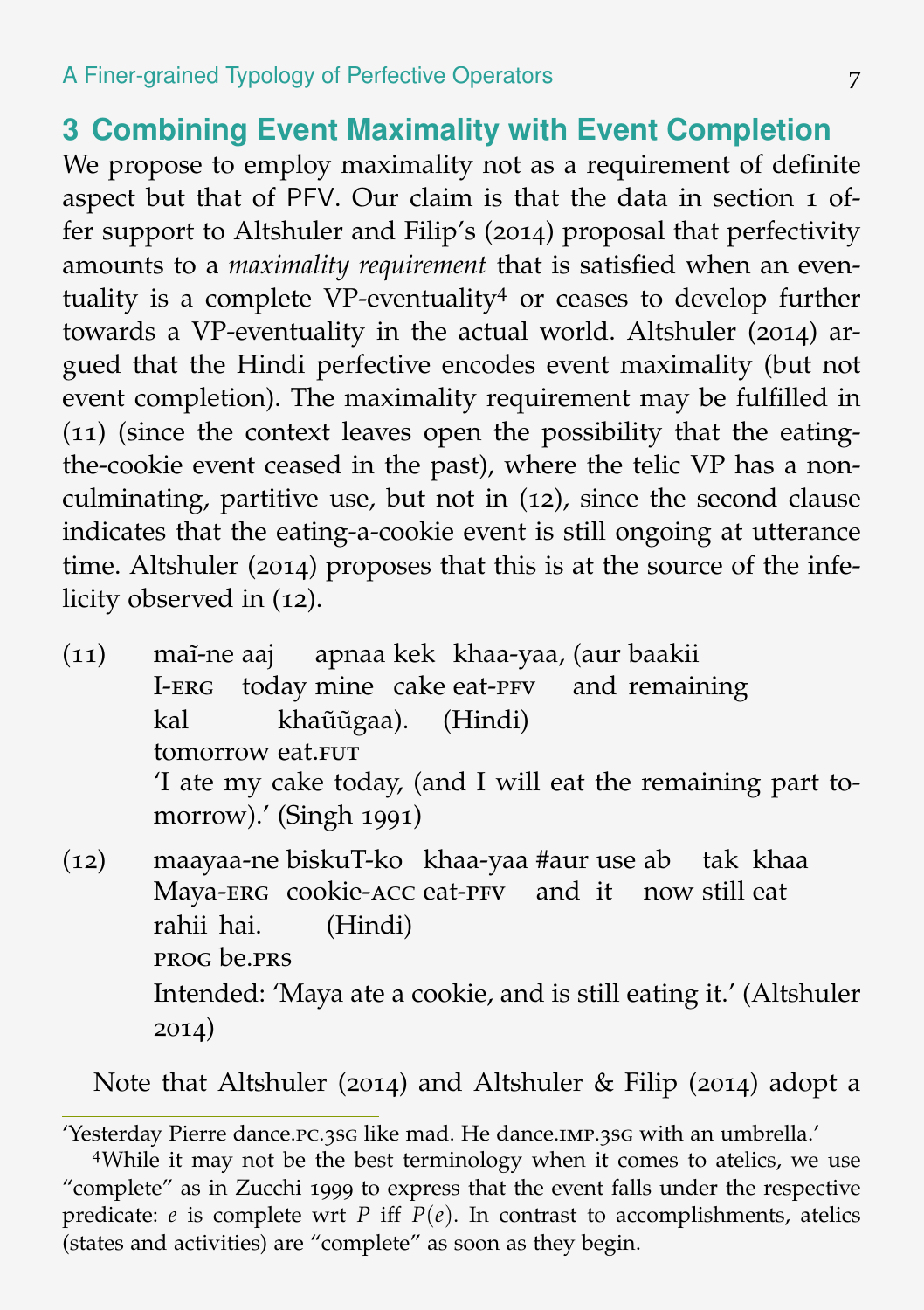maximality requirement that inherently refers to *stages* in the sense of Landman (1992), which incorrectly precludes all perfective operators from applying to states, which do not have stages. The data in section 1 warrant a relaxation of the maximality requirement from stages to parts. For the present purposes, the definition of maximality in  $(13)$  suffices. But in section 4.3, we will show that  $(13)$  is too strong, and offer a revised version of maximality.

(13) MAX $(e, P)$  iff (To be revised)

- a. *e* is a part of a possible *P*-event and
- b. it is not a proper part of any actual event that is part of a possible *P*-event.

With maximality included in the definition of PFV (as in the definitions in table 1), we can account for (6) and (7). We can also explain the marginality of (9b):  $IMPF(P)$  (as analyzed in (2)) no longer entails  $PFV(P)$  for predicates with divisive reference. The contrasts in  $(5)-(7)$  are due to the fact that the English simple past has an imperfective reading, while the French PC/PS do not.<sup>5</sup>

Importantly, we claim that, as in Altshuler & Filip 2014 for the Russian perfective, the maximality requirement of the English simple past and the French PC/PS does not *replace* the completion requirement they are traditionally associated with, but has to be *combined* with it to prevent the perfective aspect itself from leading to partitive readings of telics (recall *John walked to the bank, #and he still is walking there*.) The cross-linguistic typology of Altshuler 2014 can thus be extended as in table 1: while the Hindi perfective encodes maximality only, the English simple past and the French PS/PC – just like the Russian perfective in Altshuler & Filip 2014 – encode maximality *and* completion. We call perfectives of the former type *weak perfec-*

<sup>5</sup>The PC has an imperfective reading when used as a universal perfect. But this use tends to require an adverbial like *toujours* 'always' or *depuis* 'since' in the PC sentence; see, for example, Schaden's (2007) example (102) *Depuis le début de l'hiver, Marie a été malade tout le temps* 'Since the beginning of the winter, Marie has been sick all the time'. No such adverbial is present in  $(6)$  (or  $(4)$ ).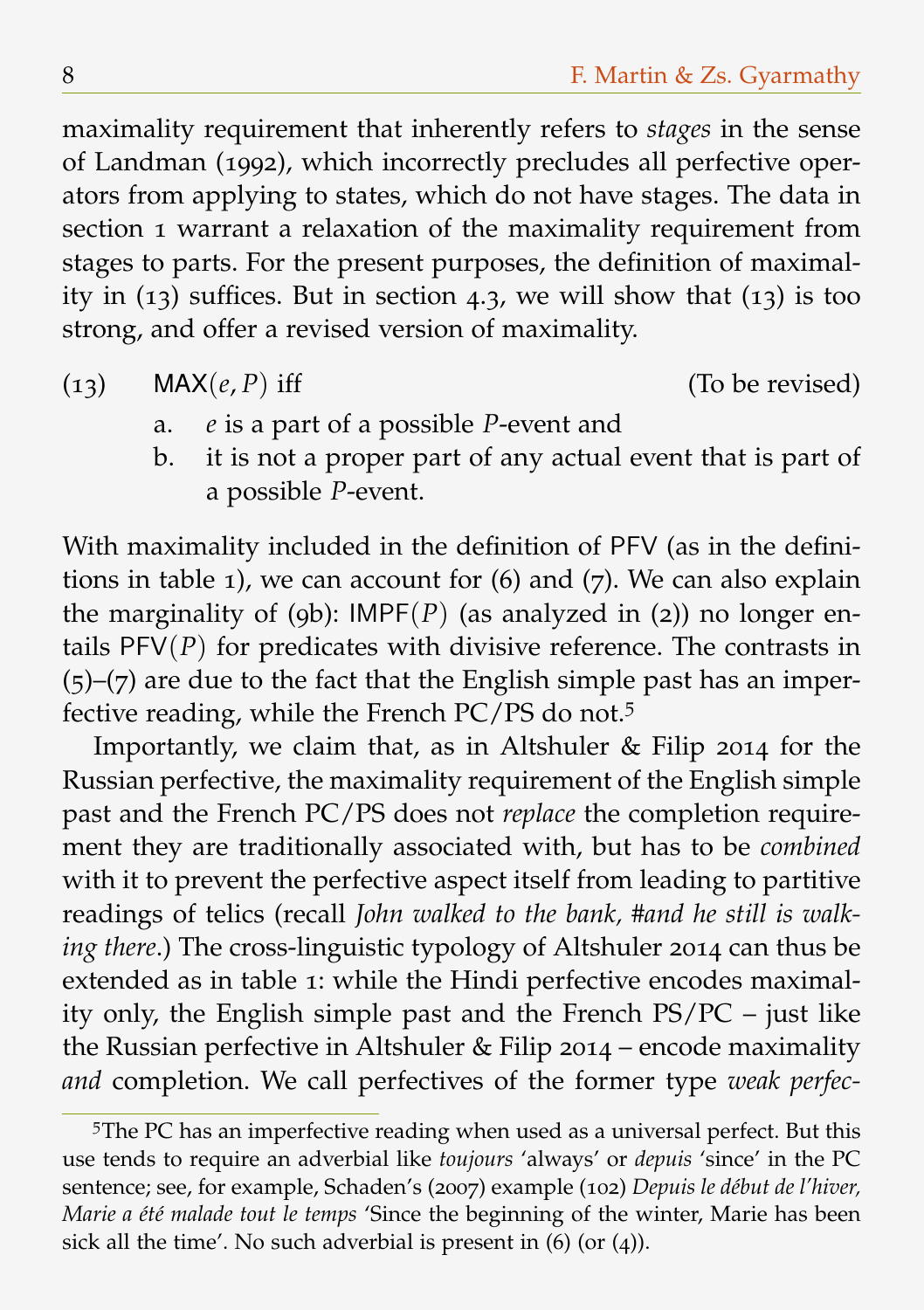#### A Finer-grained Typology of Perfective Operators 9

| Perfective operator | Requires<br>completion? | Requires<br>maximality? | <b>Semantics</b>                           |
|---------------------|-------------------------|-------------------------|--------------------------------------------|
| Weak (Hindi,        | No                      | Yes                     | $\llbracket$ PFV <sub>M</sub> $\rrbracket$ |
| Mandarin)           |                         |                         |                                            |
| Strong (French,     | Yes                     | Yes                     | $[$ PFV $_{C+M}$ ]                         |
| English, Russian)   |                         |                         |                                            |

**Table 1** A typology of perfective operators (To be revised)  $[$ **PFV**<sub>M</sub> $] = \lambda P \exists e[\tau(e) \subseteq t_T \land \text{MAX}(e, P)]$ , while  $[$ **PFV**<sub>C+M</sub> $] = \lambda P \exists e[\tau(e) \subseteq t_T \land \text{MAX}(e, P) \land P(e)]$ 

*tives*, and those of the latter type *strong perfectives*. The typology will be revised in the last section  $^6$ 

# **4 Three Problems Raised by Perfectives and Their Solution**

## **4.1 Weak Perfectives and Complex Verbs**

An issue raised by weak perfectives as defined in table 1 appears in languages like Hindi and Mandarin, where perfective accomplishments may have partitive readings with *simple verbs* (SVs) only, as in  $(11)$ , or  $(14)$ – $(17)$ .

| (14) | John-ne fasal kaaT-ii. (Hindi)               |  |  |  |  |
|------|----------------------------------------------|--|--|--|--|
|      | John-ERG crop cut-PFV.SG                     |  |  |  |  |
|      | 'John cut the crop (partly/entirely).'       |  |  |  |  |
| (15) | John-ne draing miTaa-yii. (Hindi)            |  |  |  |  |
|      | John-ERG drawing erase-PFV.SG                |  |  |  |  |
|      | 'John erased the drawing (partly/entirely).' |  |  |  |  |

<sup>&</sup>lt;sup>6</sup>Note that Altshuler (2014) and Altshuler & Filip (2014) adopt a purely event mereological approach on which viewpoint aspect operators are functions from eventuality predicates to eventuality predicates, while we here remain within the neo-Reichenbachian/Kleinian tradition introduced in section 1. However, nothing hinges on this choice with respect to the questions and analyses discussed here (e.g., the issues in section 1 arise for purely event mereological approaches, too).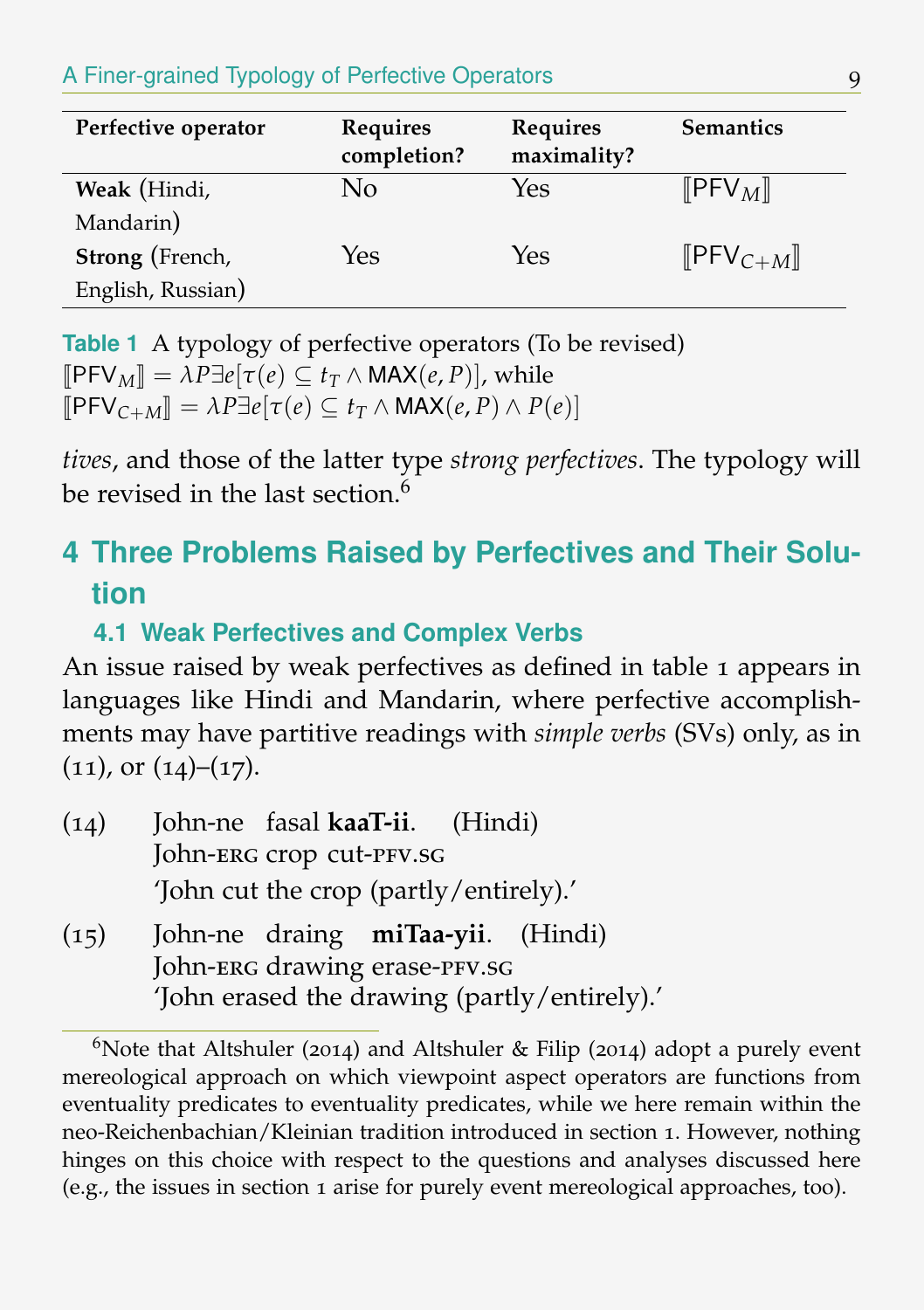(16) Wǒ zuótiān xiě le gěi Zhāngsān de xìn, kěshì I yesterday write PFV to Zhangsan DE letter but méi NEG.PFV write finish xiě wán. (Mandarin) 'Yesterday, I wrote a letter to Zhangsan, but I didn't finish (writing it).' (Koenig & Muansuwan 2000)

(17) Yuēhàn sh**āo le** tā-de shū, dàn gēnběn méi Yuehan burn PFV 3SG-DE book but at.all NEG.PFV shāo-zháo. burn-ignited (Mandarin) 'Yuehan burned his book, but it didn't get burnt at all.' (Martin et al. 2018)

These readings are unavailable when applied to *complex* or *compound verbs* (henceforth CVs): compare, for example, (11) (which contains a SV) with (18) (which contains a CV). The contrast between (17) and (19) illustrates the same point.

(18) ma˜ı-ne kek **khaa liya**,  $I$ -er $c$ cake eat take. PFV what remain is that Ram #jo bacaa hai wo raam khaayegaa. eat.FUT (Hindi) Intended: 'I ate the cake (completely), and Ram will eat the rest.' (Singh 1994)

(19) Yuehàn ¯ **shao-zháo ¯** Yuehan burn-ignited PFV 3SG-DE book but at.all **le** tā-de shū, #dàn gēnběn méi neg.pfv shāo-zháo. burn-ignited (Mandarin) 'Yuehan burned his book, but it didn't get burnt at all.' (Martin et al. 2018)

CVs are formally composed of two roots that can often both be used as independent main predicates outside the CV, where V1 is either a verbal root describing an event, and V2 describes the result state or the right boundary (*telos*) of a V1-event, or is a light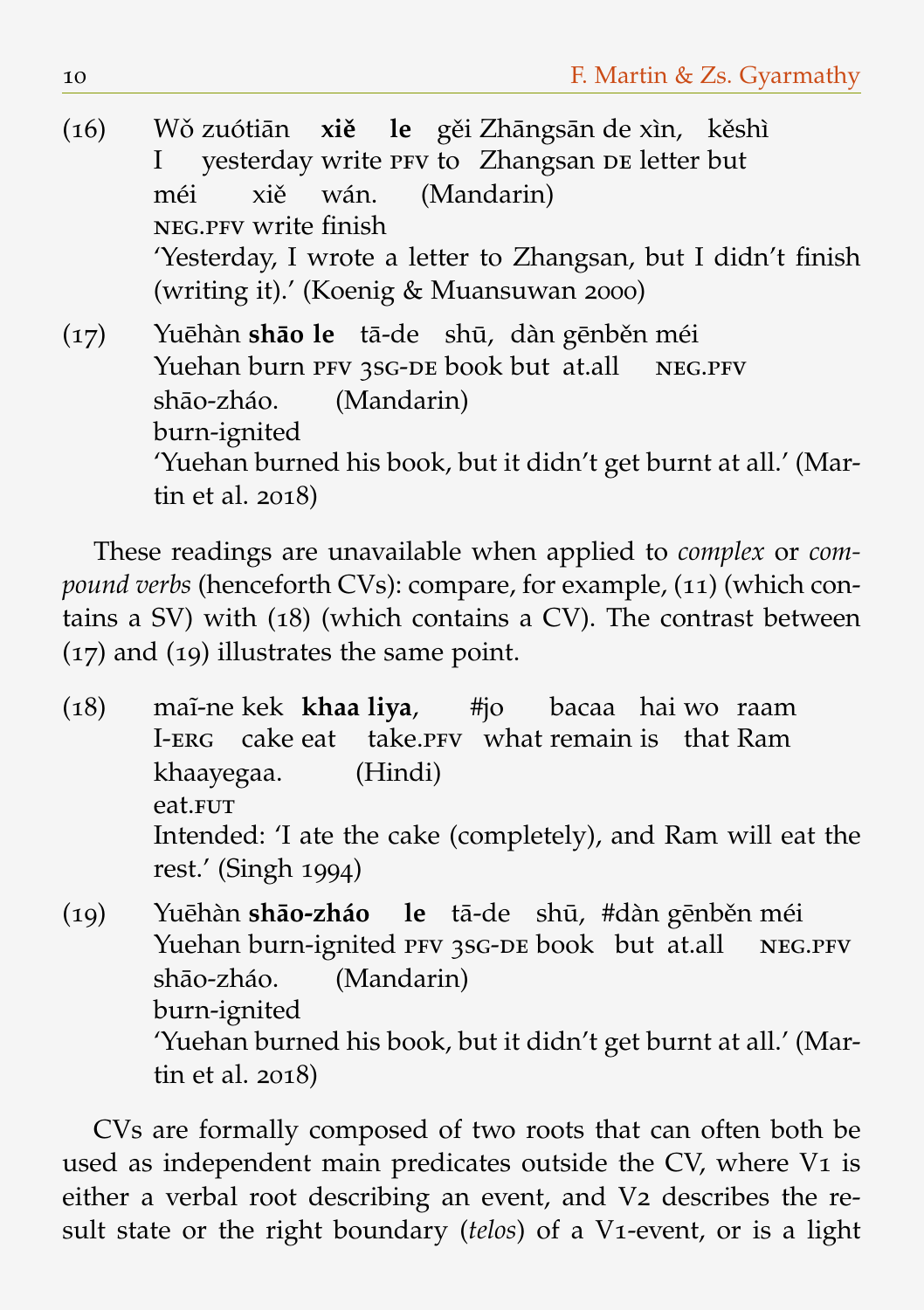verb that has lost independent meaning. Both in Hindi and Mandarin, perfective CVs entail that the V1-event either has reached its right boundary (was completed) and/or has triggered a V2-result; see Singh 1991, 1994 and Altshuler 2014 for Hindi; Li & Thompson 1981, Lin 2004 and Chief 2008 for Mandarin.<sup>7</sup> If, as we saw in section 3, the perfective is weak in these languages, this is at first sight unexpected, given that the aspectual operator should be able to extract an initial proper part of an eventuality satisfying the CV.

Focusing on Hindi, Altshuler (2014:746) solves the issue by assuming that Hindi has two different perfective operators (hence his labels <sup>'SV</sup>PFV' vs. '<sup>CV</sup>PFV'). He assumes that SVs combine with the weak perfective analysed as <sup>SV</sup>PFV (which encodes event maximality only), while CVs combine with the strong perfective analysed as CVPFV (which encodes event completion). If possible, one might prefer to avoid this solution, however, given that the same morphology (namely, -*(y)aa/ii*) is used to express perfectivity with both types of predicates. The same problem arises in Mandarin, where perfectivity is encoded by one and the same verbal morpheme *le*.

We propose that Piñón's (2011) account for the semantic differences between English simple vs. particle verbs such as *eat* vs. *eat up* can be fruitfully extended to this semantic contrast between perfective SVs and CVs in Mandarin or Hindi. Piñón's point of departure is a suggestion made by Higginbotham (2000) that verbs may either denote predicates of events, or of *ordered pairs of events*. Piñón proposes that verbs like *eat* may come in two variants, as in (20a) and (20b), where *b* is a variable for boundary events, and 'V+' indicates that *b* is the boundary of *e*, see (20c).<sup>8</sup>

<sup>7</sup>But see Koenig & Muansuwan 2000 on the view that Thai perfective CVs only strongly imply rather than entail event completion.

 $8$ Note that we left out from Piñón's (2011) representations the internal argument and the thematic role he assumes to be introduced by the verb. Instead, we assume (in the spirit of Distributed Morphology) that the verbal root *eat* – and its Mandarin or Hindi counterparts – introduces an event argument only, while the internal argument and the patient thematic role are introduced by a separate head.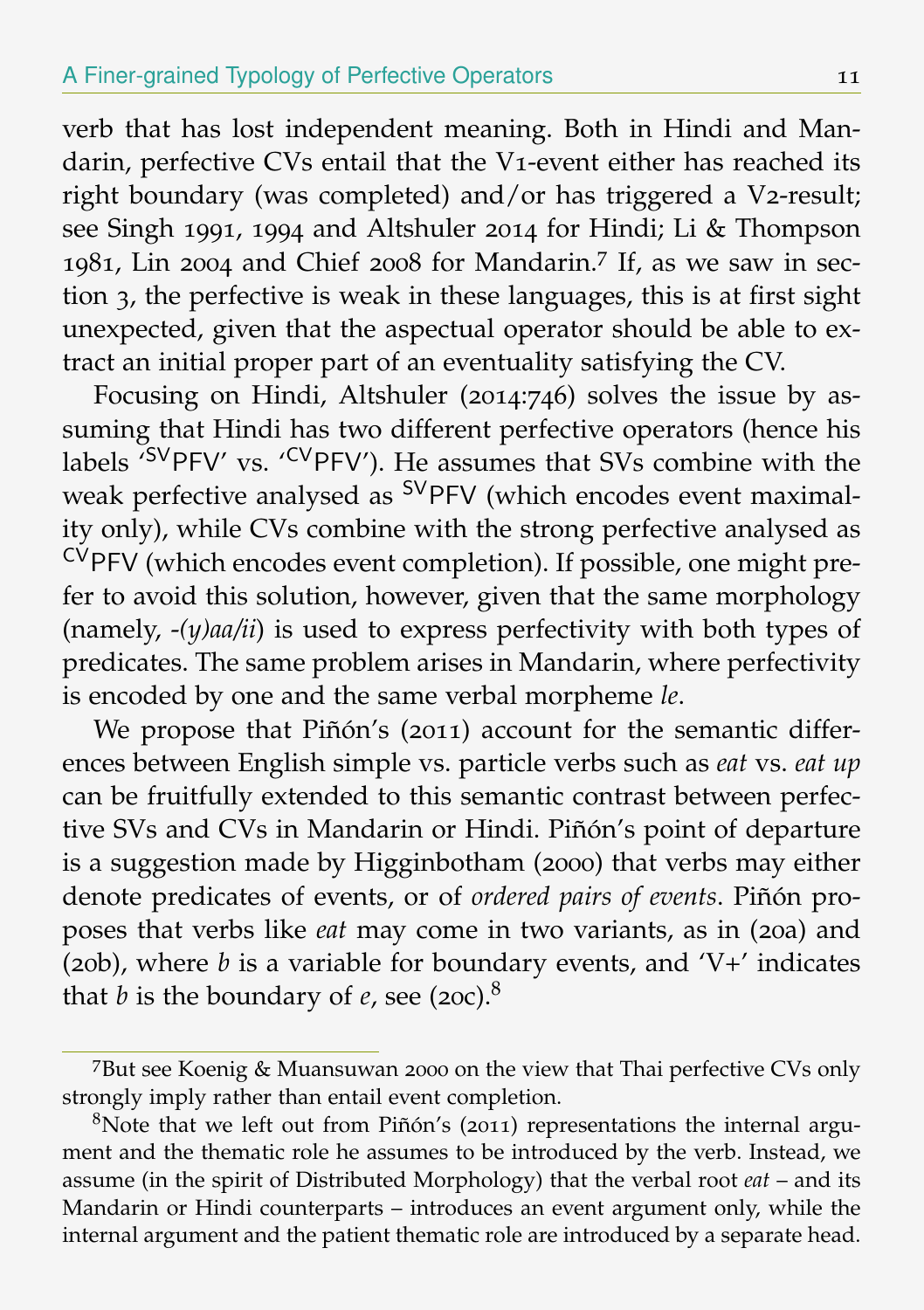(20) a. eat  $\rightsquigarrow \lambda e.\text{eat}(e)$ b. eat up  $\rightsquigarrow \lambda \langle e, b \rangle$ **.eat**<sup>+</sup>( $\langle e, b \rangle$ ) c.  $\forall \langle e, \overline{b} \rangle (\mathbf{V}^+ (\langle e, b \rangle) \rightarrow b = \text{right-boundary-of}(e) \land b \sqsubset e)$ 

The strategy we propose consists in treating Hindi and Mandarin CVs as denoting predicates of ordered pairs of events, like *eat up* does in (20b), while SVs denote predicates of events. If V2 is an achievement verb, Piñón's analysis hardly needs any modification in order to be extended to CVs in these languages. Interestingly, many so-called "vector verbs," that is, predicates or auxiliaries used in the V2-position of CVs in Indo-Aryan (Hindi, Marathi), Dravidian (Tamil, Malayalam), and Turkic (Tatar) languages have a literal meaning expressed in English by achievement(-like) verbs such as *finish, leave, go, come, reach, put, throw, fall* – see Maisak 1999 for a rich inventory of these verbs. This corroborates the idea that V2 is a boundary-denoting (achievement) predicate in at least some CVs. For instance, Hindi *khânâ* 'eat' can be attributed the same meaning as *eat* in (20a), and the corresponding CV (formed with the light verb *li* 'take') the meaning in (20b). Similarly, the Mandarin SV guan 'close' can be analysed as in (21a), and the corresponding CV *guan- ¯ shàng* 'close up', containing the movement verb *shàng* 'rise', as in (21b), where '**V**−(*b*,*s*)' (in the spirit of (20c)) indicates that *b* is the left boundary of *s*, and, by the axiom about events and their caused result states in (21c), we also assume the right boundary of *e* in (21b).

- (21) a. *guān* 'close'  $\rightsquigarrow$   $\lambda e.\exists s$ (cause(*e*,*s*)  $\wedge$  closed(*s*))
	- **b**. *guān-shàng* 'close up'  $\rightarrow \lambda \langle e, b \rangle$ .∃*s*(**cause**(*e*,*s*) ∧  $closed^{-}(b,s)$ 
		- c. ∀ $\langle e,b\rangle \forall s((\textbf{cause}(e,s) \land \mathbf{V}^-(b,s)) \rightarrow (\mathbf{V}(s) \land \mathbf{V}^-(b,s))$  $b =$ **right-boundary-of** $(e) \wedge b =$ **left-boundary-of** $(s)$ )

When V<sub>2</sub> is a state predicate, or a non-punctual event predicate, Piñón's analysis has to be modified further. A different relation (typically a causal relation in so-called resultative verbal compounds) holds between the eventualities respectively expressed by the first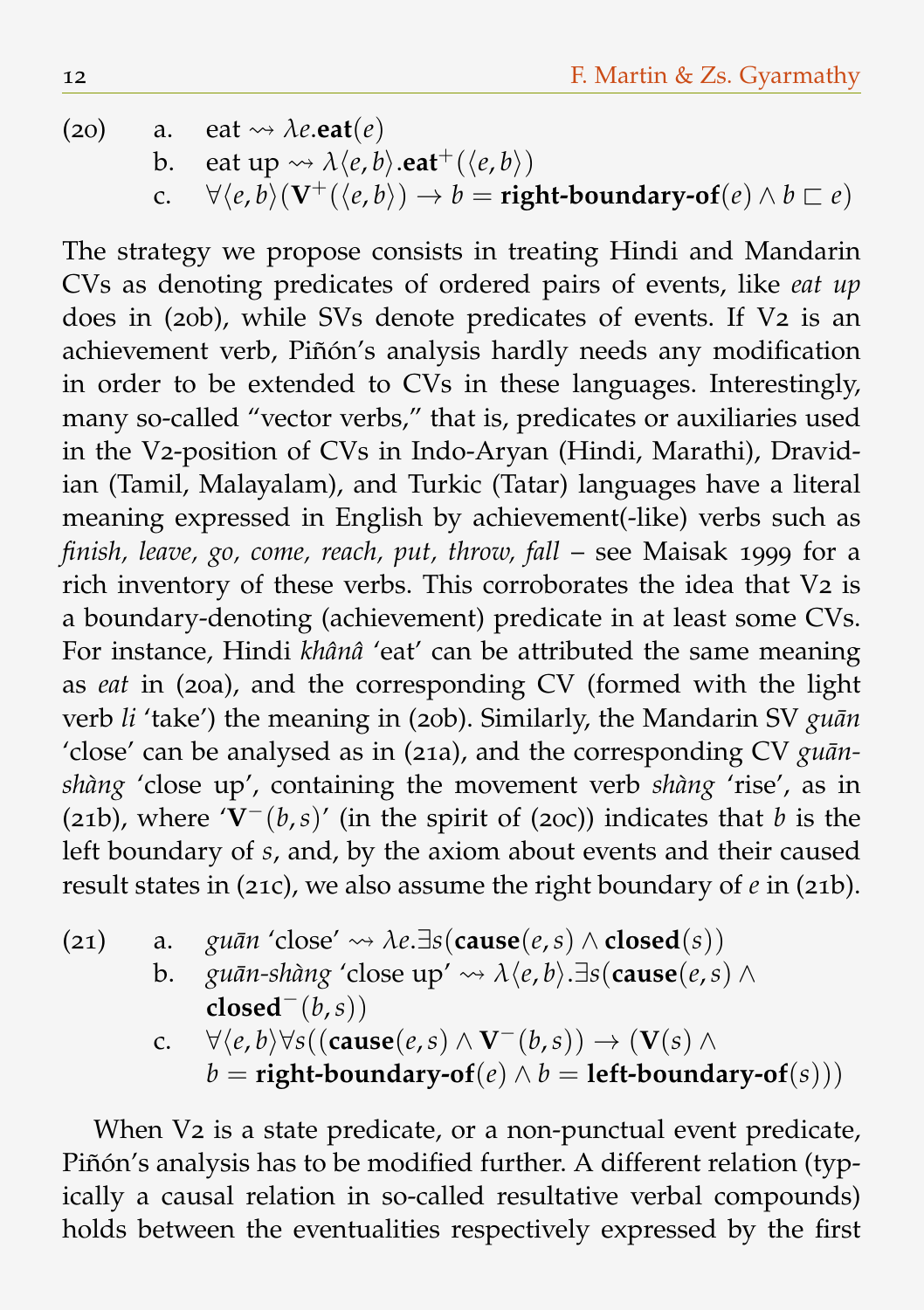and second members of the ordered pair. For instance, the simple and complex Mandarin variants of the causative verb *burn* can be analysed as follows.<sup>9</sup>

\n- (22) a. *shāo* 'burn' 
$$
\leadsto \lambda e
$$
.∃s(**cause**(*e*,*s*) ∧ **burnt**(*s*))
\n- b. *shāo-zhao* 'burn-ignited'  $\leadsto \lambda \langle e, s' \rangle$ .∃s(**cause**(*e*,*s*) ∧ **burnt**(*s*) ∧ **cause**(*e*,*s'*) ∧ **ignited**(*s'*))
\n

The price of such an analysis is that the denotations are more complex type-logically, but the contrast in terms of completion entailment can now be accounted for. When a weak perfective applies to a CV denoting a predicate of ordered pairs of events, it applies to an ordered pair of events that is maximal with regard to the CV, that is, MAX( $\langle e, e' \rangle$ , V1.V2). For instance, the perfective form of *shāo-zháo* 'burn-ignited' receives the semantics in (23) (and the MAX operator must now, of course, be extended to accept event pairs as argument):

 $(23)$  PFV[*shāo-zháo*]  $\leadsto \exists \langle e'', s'' \rangle (\tau(\langle e'', s'') \rangle \subseteq t_T \land$  $\mathsf{MAX}(\langle e'', s'' \rangle, \lambda \langle e, s' \rangle)$ . $\exists s(\textbf{cause}(e, s) \wedge \textbf{burnt}(s) \wedge \lambda)$  $\textbf{cause}(e, s') \land \textbf{ignited}(s'))))$ 

The maximality requirement is satisfied either by a pair of events which is a complete V1.V2-pair of events, or by a pair of events which is an incomplete V1.V2-pair of events that ceases to develop further in the actual world. But crucially, an incomplete *pair* of events must still be a pair of (incomplete) events; an ordered pair of events cannot be made up of an initial part of the first member of the pair only. Therefore, a perfective CV requires at least a part of a V2-boundary or of a V2-result to occur. Since a boundary is an atomic object without proper parts (Piñón 1997), CVs whose V2 is boundary-denoting entail event completion, which is the result desired. When V2 is a

<sup>9</sup>We follow Martin et al.'s (2018) proposal according to which Mandarin SVs such as *shāo* 'burn' are causative (bi-eventive) predicates. Also, note that predicates are often categorically underspecified and can be both used as a verb or an adjective; we assume that in a causative  $CV$ ,  $Vi$  is used as a verb, introducing an event leading to a state *s*, and V2 introduces a state *s'*.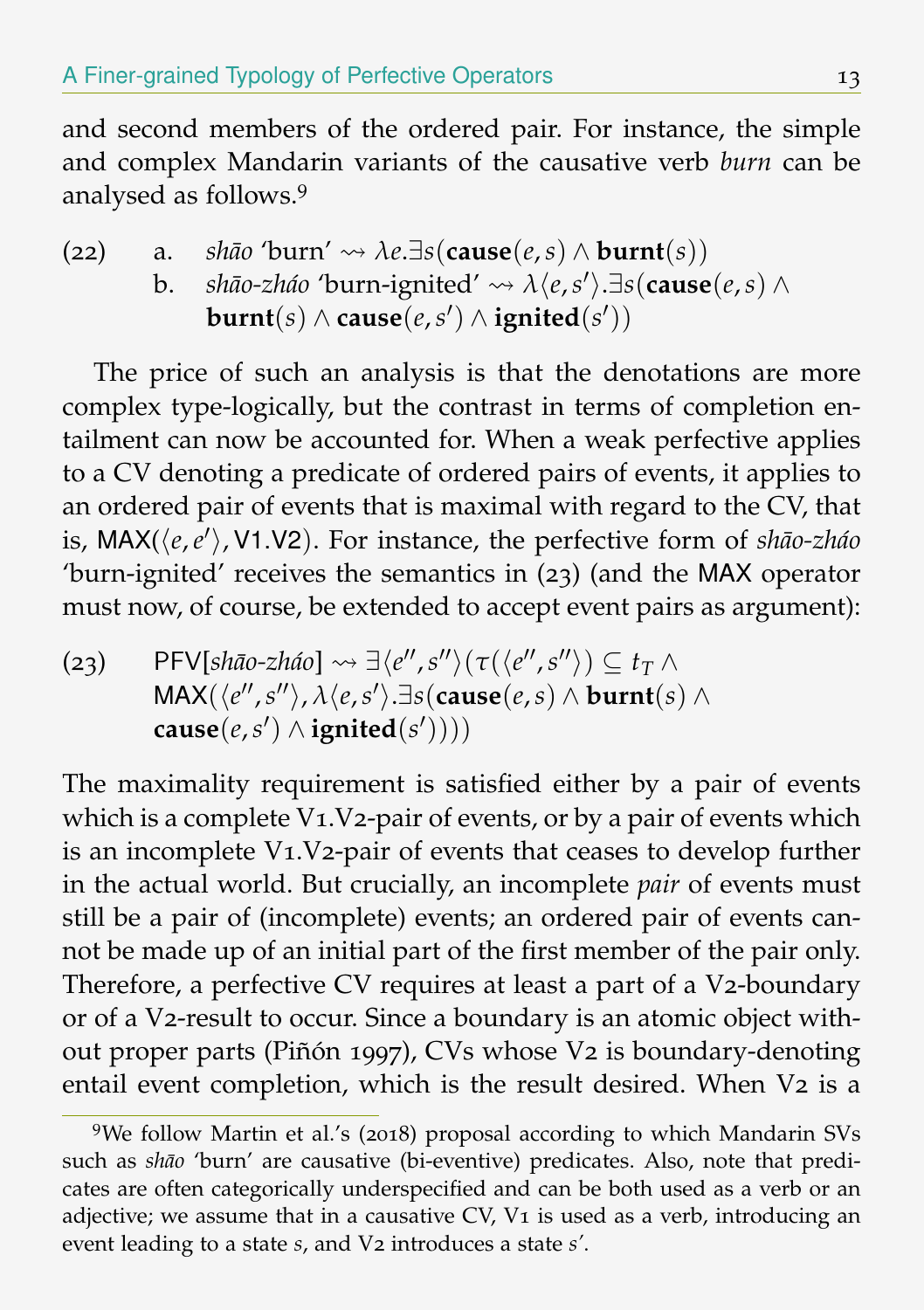state predicate, the ensuing perfective CV minimally entails a proper part of a V2-state, which is again what we observe. In both cases, event completion is ensured with CVs despite weak perfectivity, due to the requirement that a V2-event fragment be instantiated.<sup>10</sup> By contrast, the perfective of a causative SV does not entail the existence of a state *s* satisfying the property encoded by the SV, see (24).

 $P$ FV[*shāo*]  $\rightsquigarrow \exists e'(\tau(e') \subseteq t_T \land \text{MAX}(e', \lambda e. \exists s(\text{cause}(e, s))$ ∧ **burnt**(*s*))))

#### **4.2 Ongoing Readings after Perfective Activities**

As we saw in section 1, states in the perfective do not allow for an ongoing eventuality in French. We have also noted that the addition of *en fait* 'in fact' does not lead to acceptability, indicating that cessation is not simply an implicature of the perfective. The main data can be illustrated as follows (note that cessation is entailed both with predicates denoting states that normally last a long time, as in (25a)–(25c), and predicates denoting states whose lifespan can be very short, as in  $(25d)$ :<sup>11</sup>

(i) Lulu shāo-zháo le nèi-běn shū, dàn shū méi Lulu burn-ignite PFV that-CL book but book NEG.PFV completely ignite wánquán zháo. 'Lulu burned that book, but the book didn't get completely burnt.'

<sup>11</sup>However, as already observed by Smith (1991) about a similar French example, (25d) sounds better if we admit the existence of an iteration of sick-states, which we will account for below.

<sup>&</sup>lt;sup>10</sup>When the Mandarin CV contains a gradable result predicate V2, it is left open whether or not the result satisfies V2 to a maximal degree. What is required is that an eventuality of the V2-type occurs, exactly as expected if MAX combines with CVs having a semantics such as (22b): (22b) leaves open whether the result state *s'* satisfies the predicate *ignited* to a maximal degree or not. For instance, Martin et al. (2018) report the following example to be non-contradictory: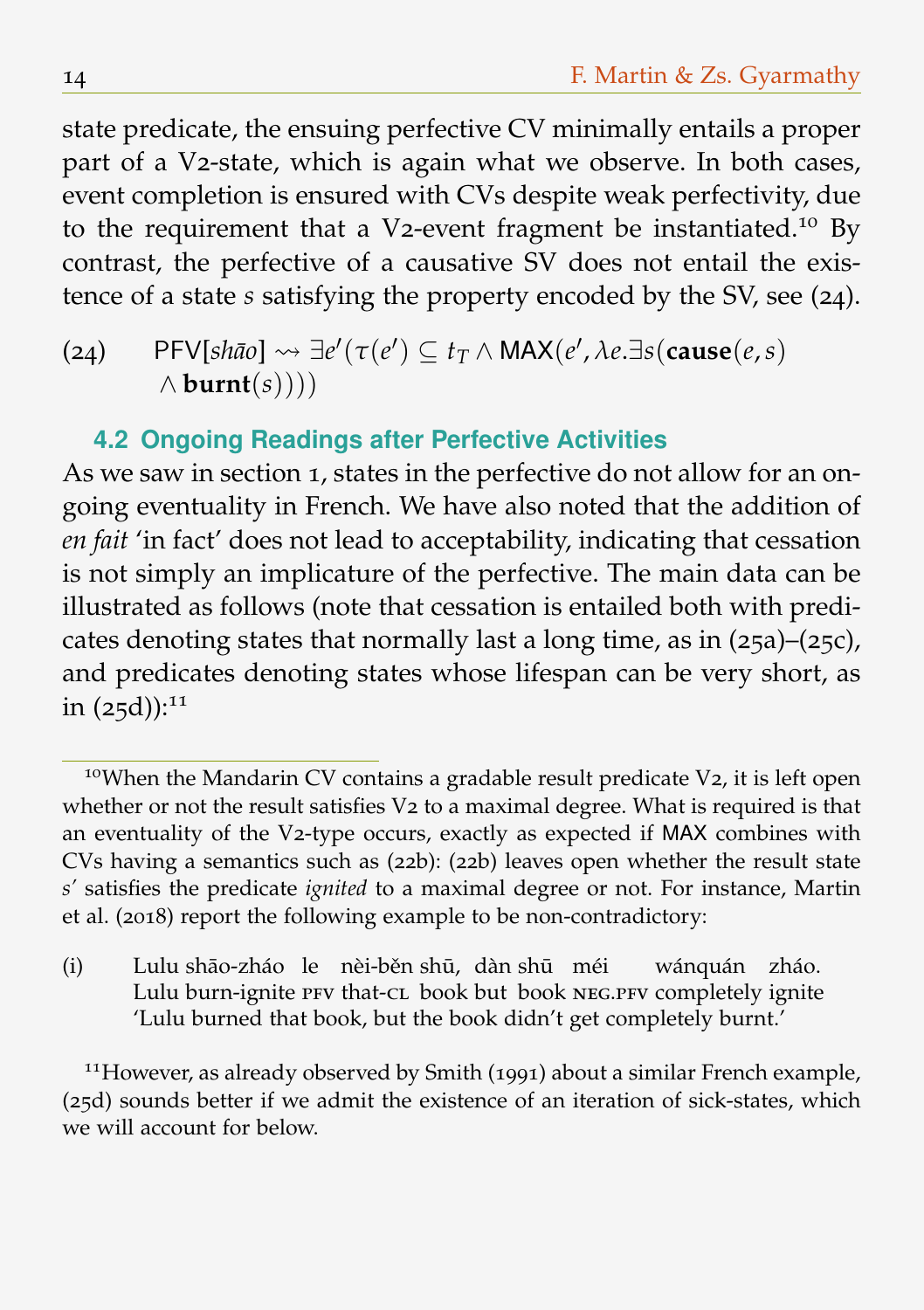- (25) a. L'année passée, Pierre **a habité** à Paris #et il y the.year last Pierre live.pc.3sg in Paris and he there habite live.pres.3sg still toujours. Intended: 'Last year, Pierre lived in Paris, and he still lives there.'
	- b. Il y **a eu** There be. PC. 3sG a restaurant Chinese in un restaurant chinois dans ce this quartier, neighborhood, and in fact it be.PRES.3SG still #et en fait il est toujours là. there Intended: 'There was a Chinese restaurant in this neighborhood, and in fact it is still there.'
	- c. Marie a été plus grande que son frère Marie be. PC. 3SG more tall than her brother and (#)et elle l'est she that.be.pres.3sg still toujours. Intended: 'Marie was taller than her brother, and still is.'
	- d. Ce matin Pierre **a été** this morning Pierre be.pc.3sg sick and he malade (#)et il l'est that.be.pres.3sg still toujours. Intended: 'Pierre was sick this morning, and he still is.'

We have argued that these data, given the divisive reference of stative predicates, present a challenge to most traditional approaches that assume that aspect introduces existential quantification over events and PFV simply requires event completion. However, the question may arise as to what the case is with activities, which are also assumed to have divisive reference, albeit only down to minimal parts. The surprising observation is that in the case of activities in the PCperfective, an ongoing-event interpretation *is* possible, as the following felicitous French examples show:

 $(26)$  a. this morning Pierre work.pc.3sg and he work.pres.3sgmatin Pierre **a travaillé** et il travaille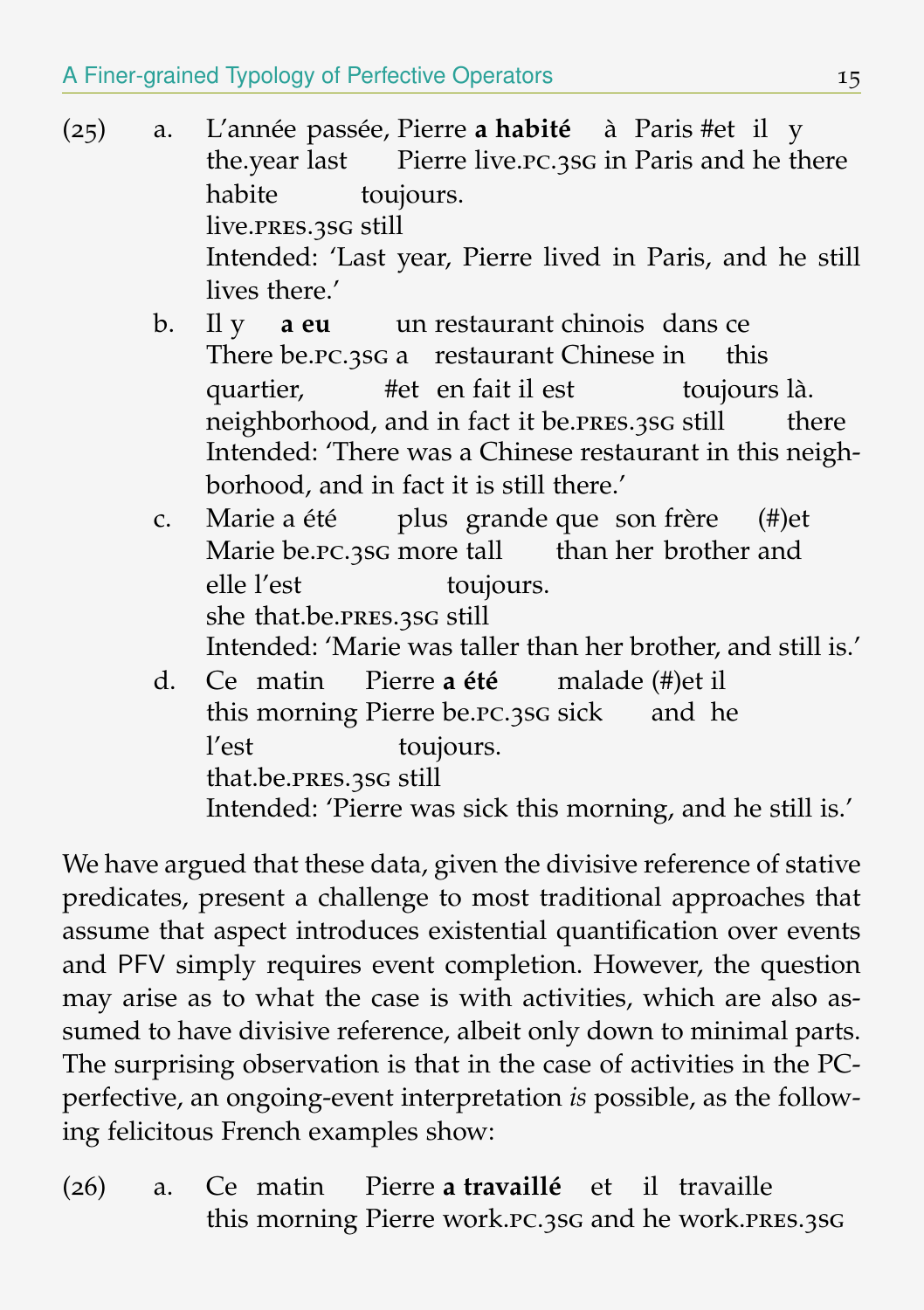toujours.

still

'This morning, Pierre was working (lit.: worked) and he is still working.'

- b. Ce matin Pierre **a travaillé** this morning Pierre work.pc.3sg and he et il n'a pas arrêté neg.stop.pc.3sg since then depuis lors. 'This morning, Pierre was working (lit.: worked) and he hasn't stopped working since then.'
- c. Maya **a mangé** des cookies (ce midi), et elle en Maya eat. PC. 3sG of cookie. PL (this noon) and she of mange eat.pres.3sg still toujours (depuis lors). (since then) 'Maya was eating (lit.: ate) cookies (at noon today), and she is still eating (since then).'

Crucially, an ongoing-event interpretation in these cases is possible both with and without the interruption of the event that makes the perfective true. (And note that in English, this ongoing-event interpretation raises problems with the simple past, as already noted in Smith 1999, which justifies our translation with a progressive). Moreover, this contrast between states and activities holds up even if only a *minimal part* of the relevant activity has been completed, as evidenced by the following pair of examples (and note that (27b) is fine once Armstrong is back in his spaceship).

- (27) (Context: Neil Armstrong took his first step on the moon and is still walking.)
	- a. Armstrong **a marché** sur la lune! Armstrong walk.pc.3sg on the moon 'Armstrong has walked on the moon!'
	- b. #Armstrong **a été** Armstrong be.pc.3sg on the moon sur la lune! Intended: 'Armstrong has been on the moon!'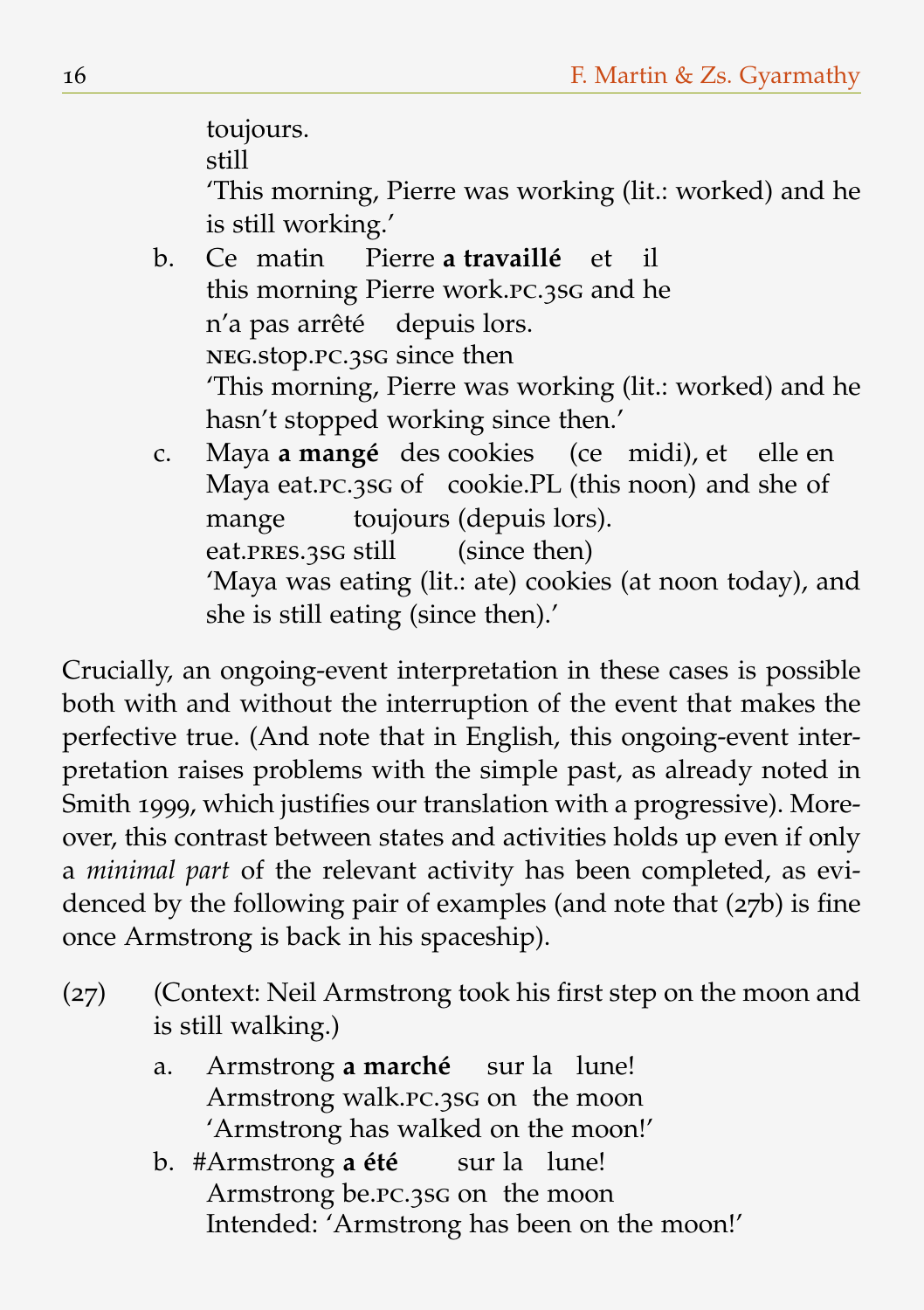This contrast between states and activities, and the activity data, in particular, are highly puzzling in view of our proposed analysis of the French PC as involving both completion and maximality: if, for instance, in (27a), the PC form for 'walk on the moon' can only be made true by maximal walkings-on-the-moon, how come it can be felicitously used in a situation when it is obviously made true by a non-maximal activity? Should we give up, given this data, our proposal that PC requires maximality? While such a move would certainly explain the felicity of (27a) and its ilk, we would then be hard put to account for the data concerning states and the issues detailed in section 1. In particular, if the PC did not require maximality, how can the infelicity of (25) and (27b) be explained? The problem is not specific to French, since in Mandarin and Hindi, too, an ongoingevent context is less problematic for perfective activities than perfective states. For instance, (28) in Hindi is far from being categorically rejected by our informants<sup>12</sup> (although it is still marked for most of them), and the same is true of sentences like  $(29)$  in Mandarin.<sup>13</sup>

- (i) Shàng gè yuè, Lùlu zài Bālí **dāi le** shí-tiān, #tā hái dāi zài Bālí. last cL month Lulu at Paris stay PFV ten-day 3sG still stay at Paris Intended: 'Last month, Lulu stayed in Paris for ten days, and she still is staying in Paris.'
- (ii) mayaa is hotel me **ruk-ii**, maya this hotel in stay.PFV.SG and now still stay be.PRS #aur ab tak ruki hai. 'Maya stayed in this hotel, and she is still staying there.'

<sup>&</sup>lt;sup>12</sup>*Pace* Singh (1991:11), who categorically rejects ongoing readings with perfective activities (see her (25)).

 $13$ To our knowledge, the case of perfective statives with pure stative readings is not very much discussed in Hindi and Mandarin. In Mandarin, the combination of the verbal *-le* with stative predicates very often forces an inchoative interpretation: see, for example, Lin 2004 (and note that although this inchoative reading is very often *optional* in French, the literature tends to focus exclusively on it to the detriment of the pure stative reading). In the rare cases where perfective states have a truly stative meaning in Mandarin, the ongoing interpretation is odd, see, for example, (i). As for Hindi, our informants converge on the view that a perfective stative sentence such as (ii) is very marked, too.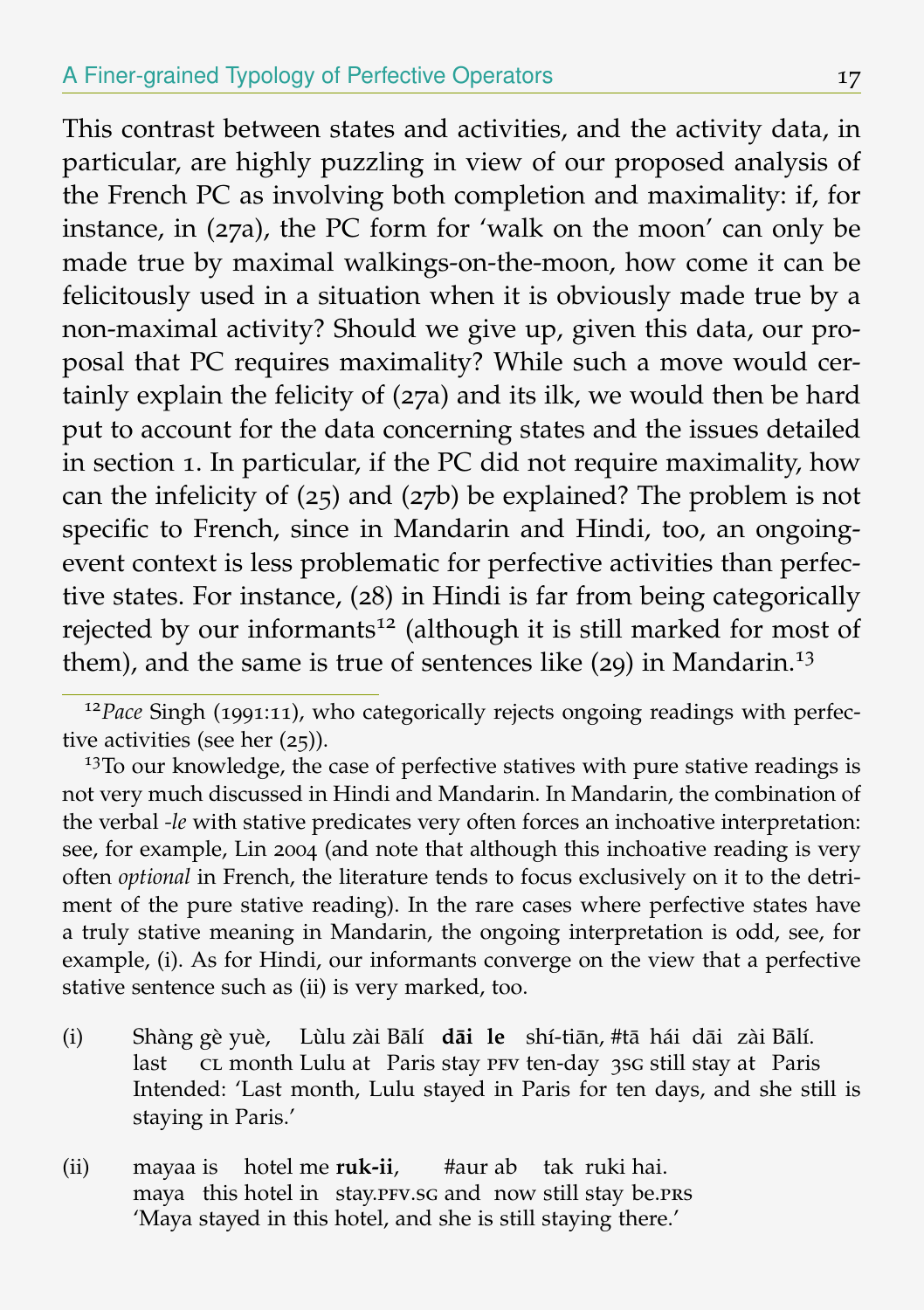- (28) mayaa-ne khanaa **kha-yaa**, (?)aur ab tak khaa rahii Maya-ERG food eat-PFV, and now still eat prog hai. be-prs 'Maya ate, and she is still eating.'
- (29) Lùlu jīntiān zǎoshàng **pǎo le** bù, (?)yìzhí pǎo Lulu today morning run PFV step all.along run dào xiànzài. up.to now 'Lulu ran this morning, and she has been running until now.'

We therefore propose to retain our previous account of the French PC (as well as Mandarin *le* and Hindi *-(y)aa/ii*) as requiring maximality, and instead claim that some difference between states and activities should account for the difference in the availability of an ongoing-event interpretation in their cases (although we ultimately prefer the alternative solution provided in the next section).

We here tentatively propose that the crucial factor in this respect is the not entirely homogeneous nature of activities, as opposed to states. Since at least Taylor 1977 and Dowty 1979, the received view is that states have divisive reference down to instantaneous parts, while activities do so only down to some small, "minimal" parts that are sufficiently big enough to allow them to be classified under the relevant predicate. For instance, *walk* can only hold true of at least one step-sized events, while states like *be* hold at all subintervals (down to instants) of any interval at which they hold. We hypothesize that French speakers are sensitive to this difference to the extent that they are able to construe the end of a minimal part of an activity and the subsequent tiny pause until the next substantial minimal part commences as cessation. More concretely, the idea is that in an example such as (26a), the activity *e* reported in the first clause may be conceived as maximal with respect to the predicate *travailler* 'work': *e does* cease in the past and is therefore not a proper part of a bigger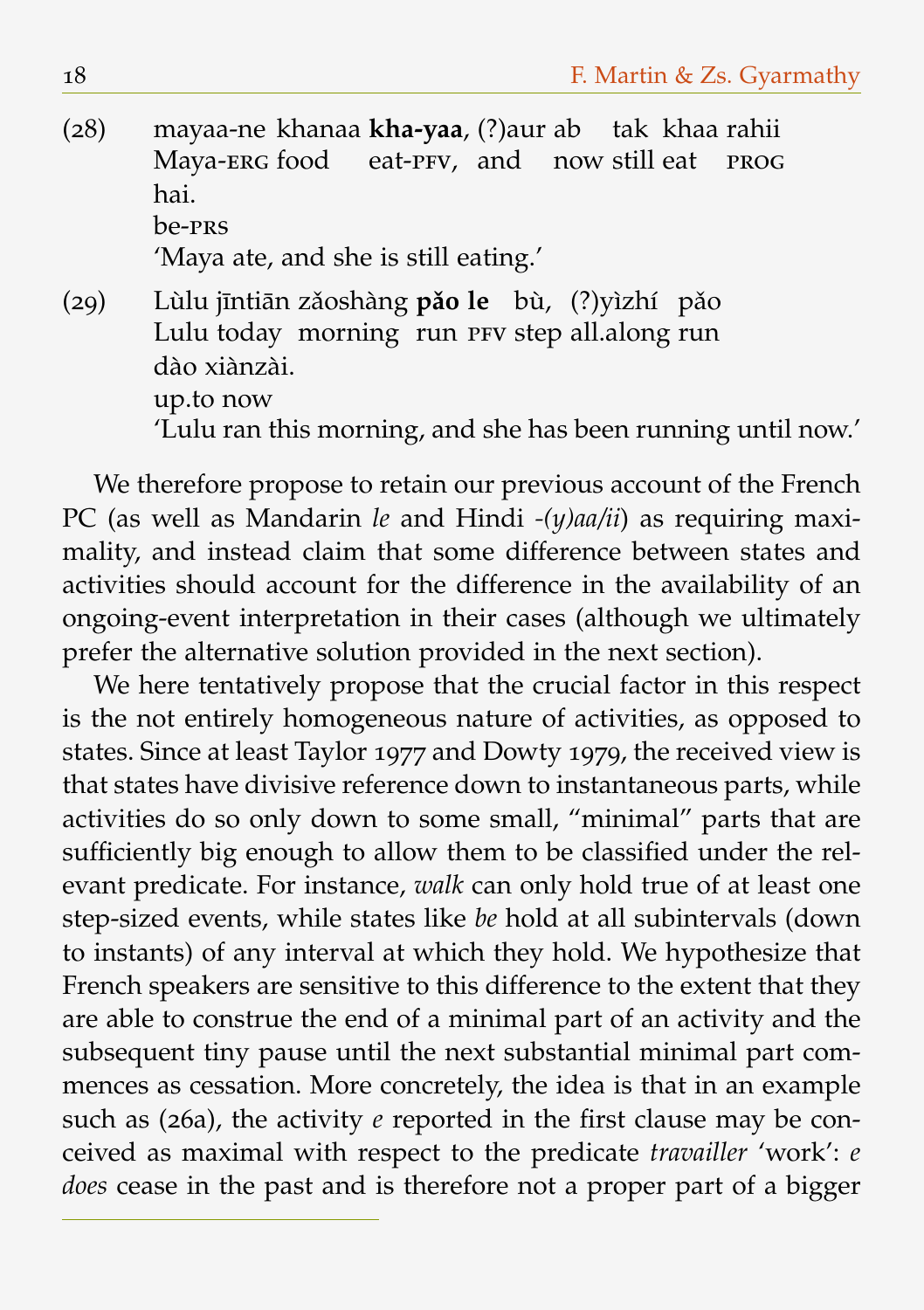and still on-going working-activity, but is rather followed by another activity  $e'$  of the same type.

In fact, Rothstein (2004) already suggested a systematic ambiguity of referring to minimal parts only, or to members of the set formed from them through closure under join. Albeit she argued (for English) that only "naturally atomic" activities can access these minimal parts, while "ordinary" activities unambiguously denote the set (let us call it **P** following Rothstein) formed through closure under join from them, there appears to be no reason to exclude native speakers from accessing the minimal parts. In fact, **P** of course includes these minimal parts (by definition, since they are the smallest events that *can* make true an activity of a given type). As such, we expect that predicates like *marcher* 'walk' can refer to minimal events like steps, and given this, there is no reason to exclude native speakers from construing tiny pauses following them as intervals at which the activity *ceases* to hold – which satisfies the requirement of maximality. In contrast, since states are true down to instants, no such pause is encountered which would constitute enough grounds to assume the cessation of the state at any moment in time (up until the state does cease).<sup>14</sup>

Although such an explanation may prove difficult to validate (and we will see in the next section that maximality as defined in (13) raises an even more serious problem with cumulative predicates), one piece of evidence that we take to at least weakly reinforce it concerns verb iterations. Verb iterations in French can be used to signal unexpectedly long eventualities, and are readily available for activities, as the following example shows:

(30) Pierre travailla, Pierre work.ps.3sg work.ps.3sg work.ps.3sg in travailla, travailla dans son his

<sup>&</sup>lt;sup>14</sup>And note that in a context such that a pause may be conceived between different **P**-states, the ongoing reading sounds much better. For instance, (25d) is acceptable if one assumes the occurrence of two different states of sickness (although the adverbial *de nouveau* 'again' fits better this context than *toujours* 'still').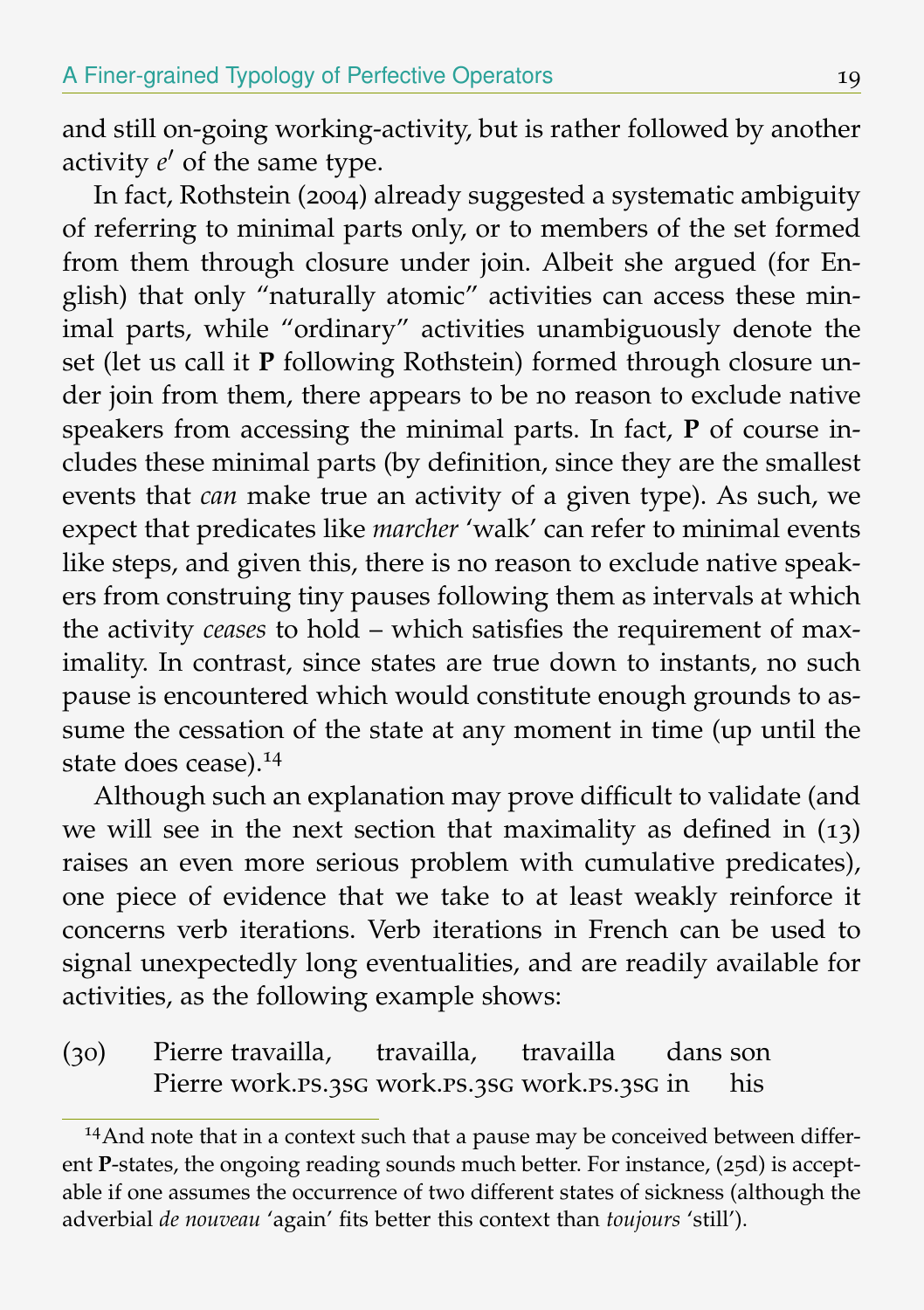bureau. office 'Peter was working, and working, and working in his office.'

In contrast, this construction is not acceptable in the case of states:<sup>15</sup>

(31) #Pierre resta, Pierre stay.ps.3sG stay.ps.3sG stay.ps.3sG in resta, resta dans son bureau. his office Intended: 'Peter was staying for a long time in his office.'

One potential explanation for this difference between activities and states with respect to verbal iteration may be based on the sensitivity of French speakers to tiny pauses between minimal parts of activities. Thereby, a longer activity (of, say, working) may be divided into some smaller chunks, and the numerousness of these chunks indicated through verbal iteration (note that it is not uncommon in languages to use iteration to signal plurality or intensification).

A second piece of evidence that might be taken to support our proposal that French speakers can construe minimal activities as maximal activities comes from counting facts. Let as assume that we can felicitously utter the following iterated form, suggesting a long drawing session:

(32) Sascha a Sascha have.3sg draw.pc (and) draw.pc (and) draw.pc dessiné (et) dessiné (et) dessiné. 'Sascha was drawing, and drawing, and drawing.'

<sup>15</sup>Verb iteration may be possible with more activity-like states (such as 'sit' or 'stand'), and it may likewise be available for "action-dependent states" like *être bête* 'be stupid', e.g. (i) below, but all these predicates pattern with activities for the ongoing-event use (they raise no infelicity in sentences such as (25)).

 $(i)$ he be.pc.3sg stupid stupid stupid  $\overline{\mathsf{II}}$  a été bête, bête, bête. 'He was stupid, stupid, stupid.'

A faithful translation of (i) is difficult to give: it may either have an intensive reading, but potentially also a reading where each stative predicate in the sentence is meant to capture a different state of stupidity manifested through different actions.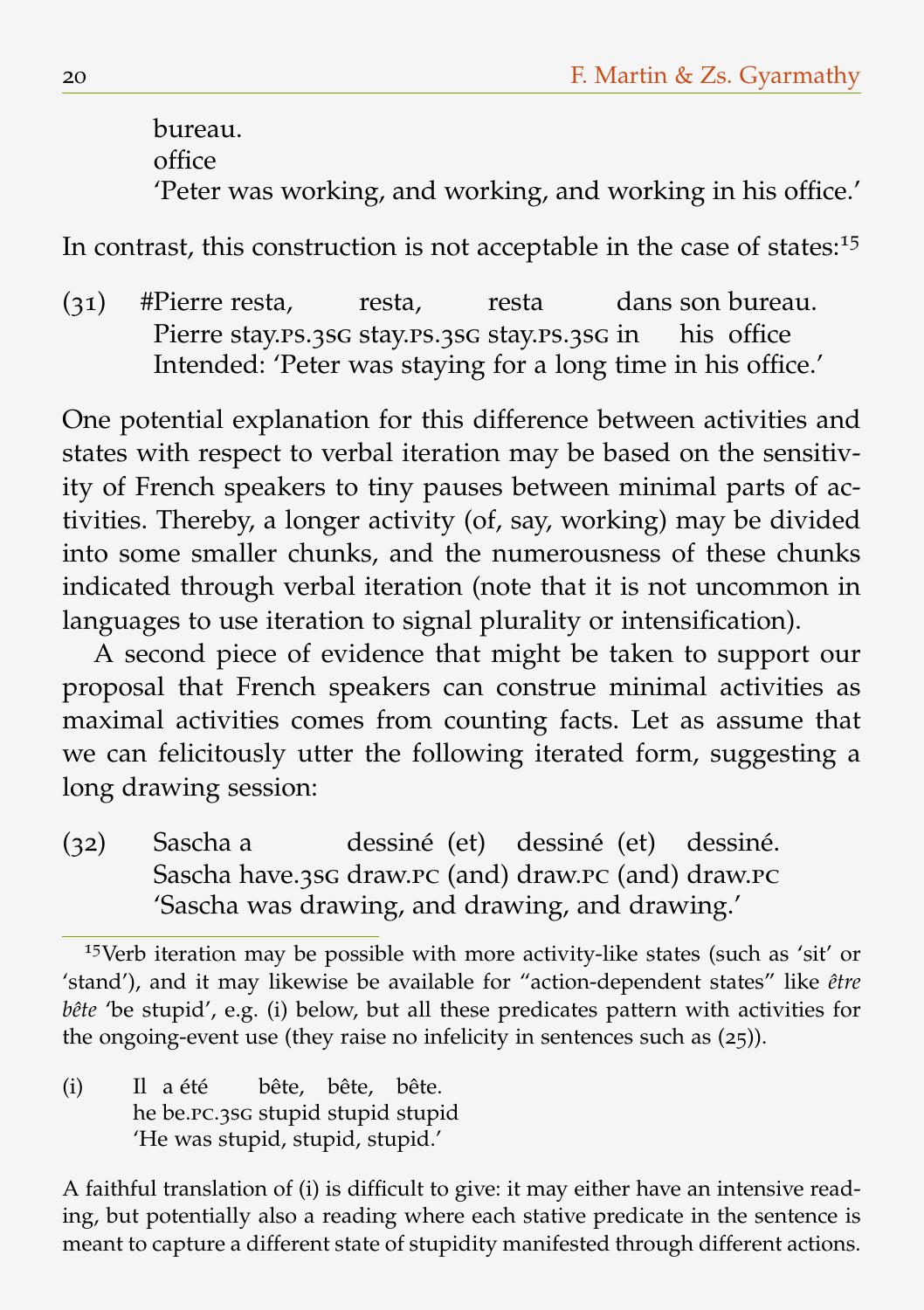In this context, *plusieurs fois* 'several times' is a true answer to the following question, suggesting that French speakers can construe the situation as *several* drawing events having taken place.<sup>16</sup>

(33) Combien de fois Sascha a dessiné? how many of times Sascha draw.pc.3sg 'How many times was Sascha drawing?' (Lit.: 'How many times did Sascha draw?')

Still, the data in (26) remain puzzling, for we do not need to assume that the reported activity took place several times to make these sentences felicitous. Additionally, the difference between French, which accepts ongoing-event interpretations after perfective activities, and English, which does not (see the literal translations of (26)), is left completely unexplained.

### **4.3 The Notion of Maximality**

Atelic predicates combined with the MAX operator as defined in (13) raise another and related issue.<sup>17</sup> To illustrate the problem, suppose that *L* is a stative predicate, for example, *λe*.kim-be-sick(*e*) (see our example (4)). It is generally assumed that stative and activity predicates are cumulative. For *L* to be cumulative means the following: for every event (state)  $e, e',$  if  $L(e)$  and  $L(e')$  each hold, then  $L(e \oplus e')$ 

Unsurprisingly, *une seule fois* 'only once' is clearly an appropriate answer to (33), too. This difference is reminiscent of counting ambiguities in Hungarian, where, depending on the type of the verbal predicate ("ordinary" activity, strictly semelfactive, strictly iterative, ambiguous semelfactive/iterative), counting of minimal events and/or counting of maximal events may be possible or required (see Gyarmathy 2017).

<sup>17</sup>We are grateful to Chris Piñón, who drew attention to the problem posed by cumulativity and suggested self-connectedness as a solution (pers. comm.).

<sup>&</sup>lt;sup>16</sup>Note that *être malade* 'be sick' patterns with activities in this respect, differently from the predicates in (25a) and (25b) (cf. *Il a été malade plusieurs fois* 'He was sick several times', vs. *#Il y a eu plusieurs fois un restaurant chinois dans la rue* 'There was several times a Chinese restaurant in the street', acceptable only if there were different times when there was a Chinese restaurant there, which then closed down, then another opened, etc.).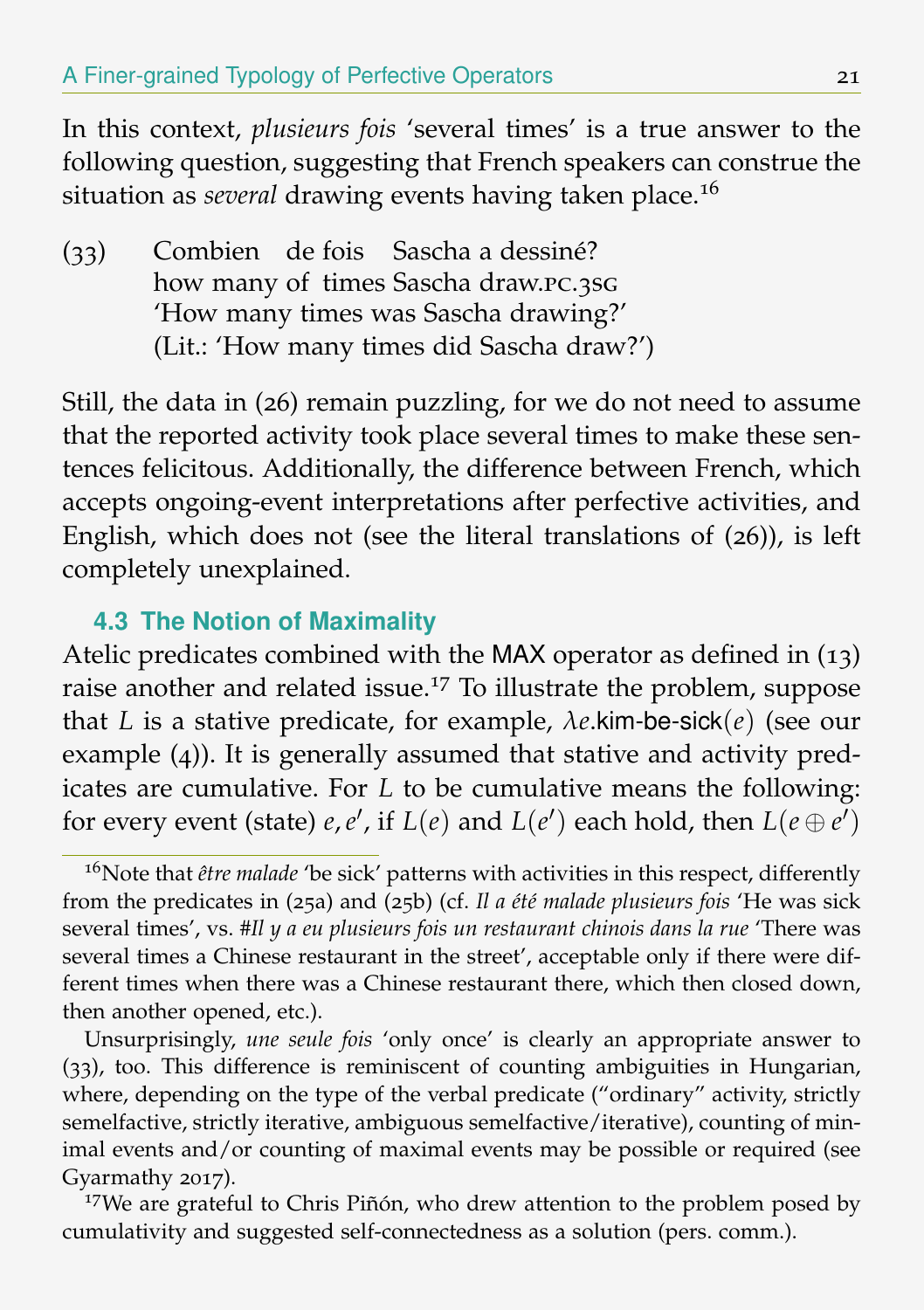also holds, where  $e \oplus e'$  is the mereological sum of  $e$  and  $e'$ . Now consider an event (state)  $e_1$  such that  $L(e_1)$  holds. Let us ask whether  $MAX(e_1, L)$  also holds according to the definition of MAX (13) and repeated in (34).

- $(34)$  MAX $(e_1, P)$  iff
	- a. *e*<sup>1</sup> is a part of a possible *P*-event and
	- b.  $e_1$  is not a proper part of any actual event that is part of a possible *P*-event.

Clearly, (34a) is satisfied for  $P = L$  because  $L(e_1)$  holds: any actual *L*-event is also a possible *L*-event. If  $e_1$  is the biggest actual *L*-event, then (34b) also holds. The problem, however, is that this second condition is unlikely to be satisfied in many realistic scenarios. For example, let us suppose that  $e_1$  is an event (state) in which Kim is sick during time  $t_1$ , that  $e_2$  is an event (state) in which Kim is sick during time  $t_2$ , and that  $t_1$  and  $t_2$  are separated by an interval of time  $t'$ during which Kim is not sick. More formally, we basically have the following:

(35) a.  $L(e_1) \wedge \tau(e_1) \subset t_1$ b.  $L(e_2) \wedge \tau(e_2) \subset t_2$ c.  $\neg \exists e' (L(e') \land \tau(e') \subseteq t') \land t_1 < t' < t_2$ 

Since *L* is (by assumption) cumulative, it follows from (35a)–(35b) that  $L(e_1 \oplus e_2)$  also holds. (In other words, the state  $e_1 \oplus e_2$  is also one in which Kim is sick.) Given the scenario described in (35), let us reconsider whether  $MAX(e_1, L)$  holds. Again, (34a) is satisfied:  $e_1$  is an actual *L*-event, hence *e*<sup>1</sup> is also a possible *L*-event. But notice now that (34b) is not satisfied: *e*<sup>1</sup> is (on the contrary) a proper part of an actual event (namely,  $e_1 \oplus e_2$ ) that is a part of a possible *L*-event ( $e_1 \oplus e_2$  is an actual *L*-event, hence also part of an actual *L*-event, hence also part of a possible *L*-event). Consequently, MAX(*e*1, *L*) does not hold in the scenario in (35). (Similarly,  $MAX(e_2, L)$  does not hold in this scenario. But if  $e_1 \oplus e_2$  is the biggest actual *L*-event, then  $MAX(e_1 \oplus e_2, L)$  does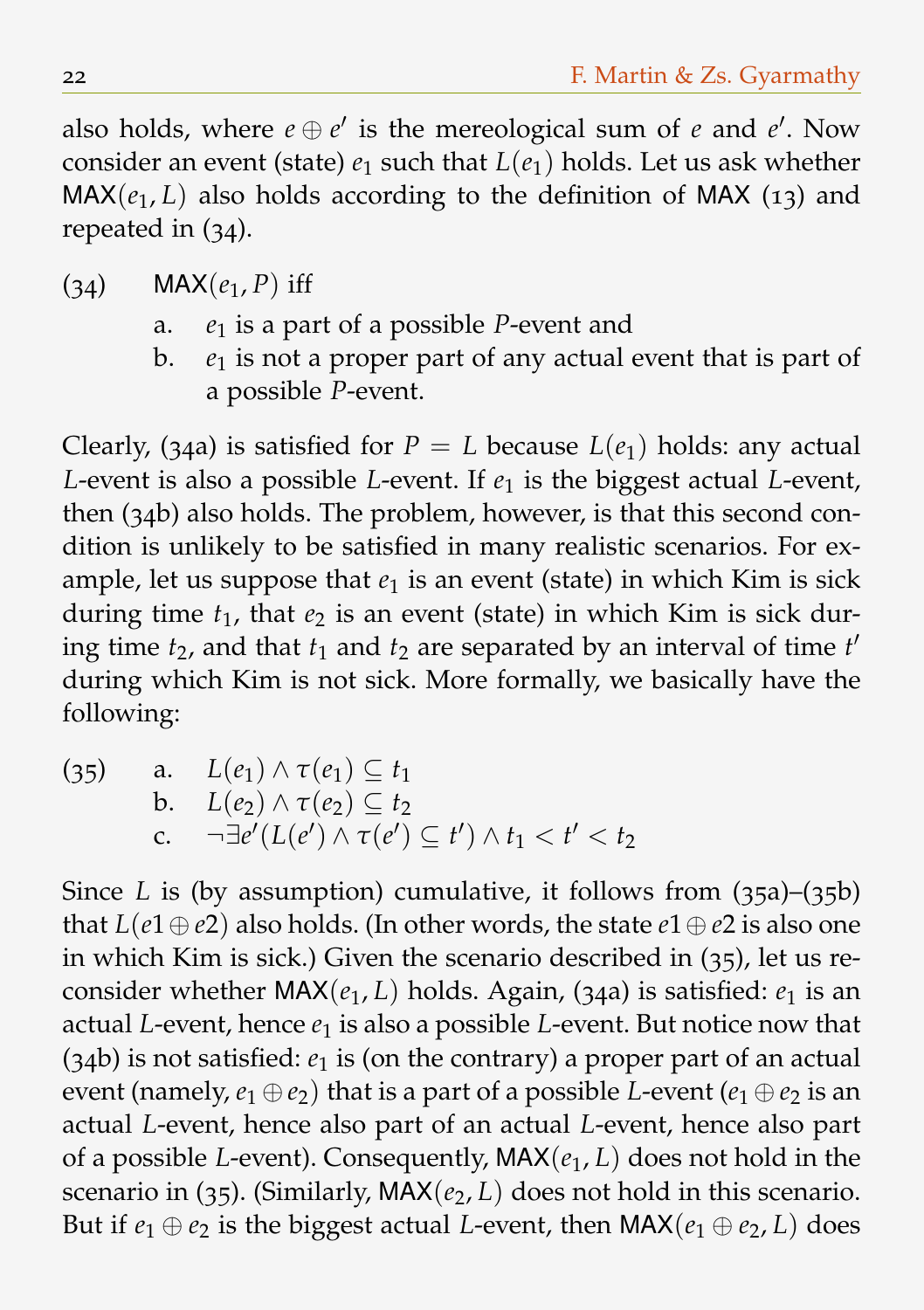hold). Consider now the following French sentence (cf. (4)):

 $(36)$ Kim be.ps/pc.3sg sick Kim fut/a été malade. 'Kim was sick.'

Suppose that we represent (36) as we recommended:

$$
(37) \qquad \exists e(L(e) \wedge \tau(e) \subseteq t_T \wedge \mathsf{MAX}(e, L))
$$

Applying the scenario described in (35), imagine that a speaker has  $e_1$  and  $t_1$  in mind when she asserts (36), that is, the event that she asserts to exist is  $e_1$  and the reference time  $t<sub>T</sub>$  is  $t<sub>1</sub>$ . The problem is that, as argued above, the third condition in (37), namely, MAX(*e*, *L*), is *false* in the case where  $e = e_1$ . This is a problem because intuitively, (36) is *true* in the case where the speaker is talking about  $e_1$  and  $t_1$ . (Note that the speaker may not even know about  $e_2/t_2$ .) Analogous scenarios can be applied to other examples of stative or activity predicates (assuming that such predicates are cumulative), so the conclusion is that the definition of MAX adopted in (13) is, in fact, too strong.

We could try to propose another notion of maximality that fares better. One possibility is to use the mereotopological notion of *selfconnectedness*. Intuitively, the idea is that an event is self-connected just in case it does not contain any spatiotemporal gaps. (Self-connectedness can be formalized using the notion of connectedness, which in turn is based on the notions of boundary and internal part.) In the scenario described in  $(35)$ ,  $e_1$  and  $e_2$  are (by assumption) each self-connected, but  $e_1 \oplus e_2$  is not self-connected, because there is a gap between *e*<sup>1</sup> and *e*2. The notion *maximal self-connected* (MAX-sc) could be defined as follows (where sc stands for "self-connected" and  $part(P)$  for the predicate true of events that are (possibly improper) parts of possible P-events):

 $(38)$  MAX-sc $(e, P)$  iff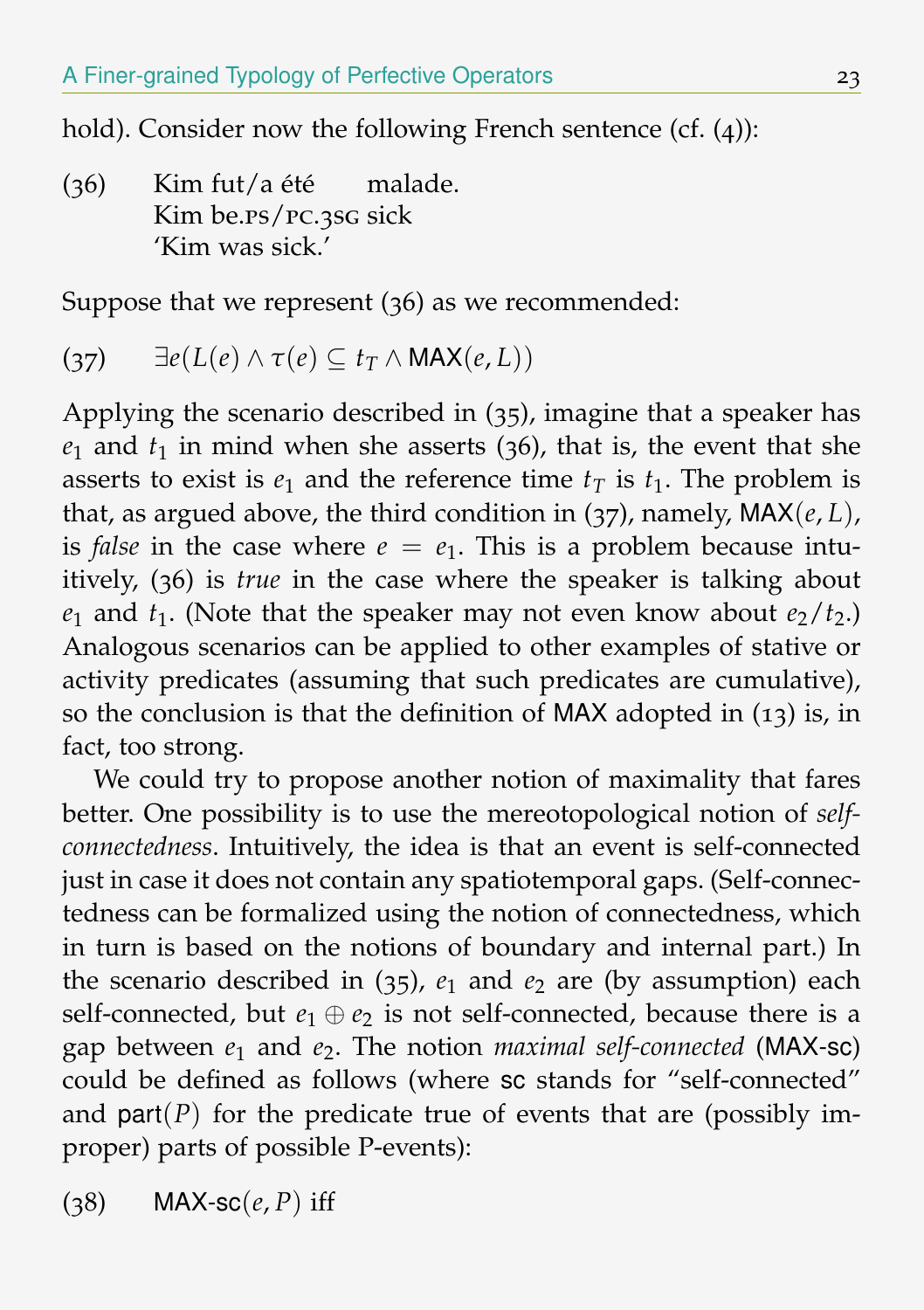a.  $part(P)(e)$  and b. sc  $(e, part(P)) \wedge$  $\neg \exists e'$ (part $(P)(e') \land \textsf{sc}(e', \textsf{part}(P)) \land e \sqsubset e'$ )

In prose, *e* is maximal self-connected with respect to *P* iff *e* is a part of a possible *P* event (see (34a)), *e* is self-connected, and there is no *e'* such that *e'* is part of a possible *P*-event, *e'* is self-connected, and *e* is a proper part of *e'*. The French sentence in (36) can now be represented as follows:

(39) 
$$
\exists e(L(e) \land \tau(e) \subseteq t_T \land \mathsf{MAX\text{-}sc}(e, L))
$$

The formula in (39) is true in the case where the speaker has in mind  $e_1$  for *e* and  $t_1$  as the value of  $t_T$ , which correctly reflects the fact that (36) is intuitively true in this case. In particular, the existence of the later *L*-event  $e_2$  does not render  $(36)/(39)$  false, precisely because  $e_1 \oplus e_2$  is not self-connected even though it is (as before) an *L*-event.

Note, however, that the definition in (38) helps for states, but it does not draw a distinction between states and activities. So our examples in (26) remain puzzling if MAX-sc is used for activities as well.

One solution is to say what we suggested for these examples in section 4.2: in (present) terms of maximal self-connectedness, the activities described in the first clauses of (26) are (contrary to appearance) really maximal self-connected after all, for they are separated from each other by pauses, albeit very small. When sentences in (26) are taken to describe a single, still ongoing activity, this activity is strictly speaking not self-connected (much like  $e_1 \oplus e_2$  with respect to *L* above).

Another solution is to posit a sortal distinction between states and events proper, such that the condition of maximal self-connectedness applies to states but not to events. More precisely, we would extend the typology of perfectives proposed in section 3 as in table 2. Beside strong perfectives (encoding event completion *and* event selfconnected maximality) and weak perfectives (encoding event self-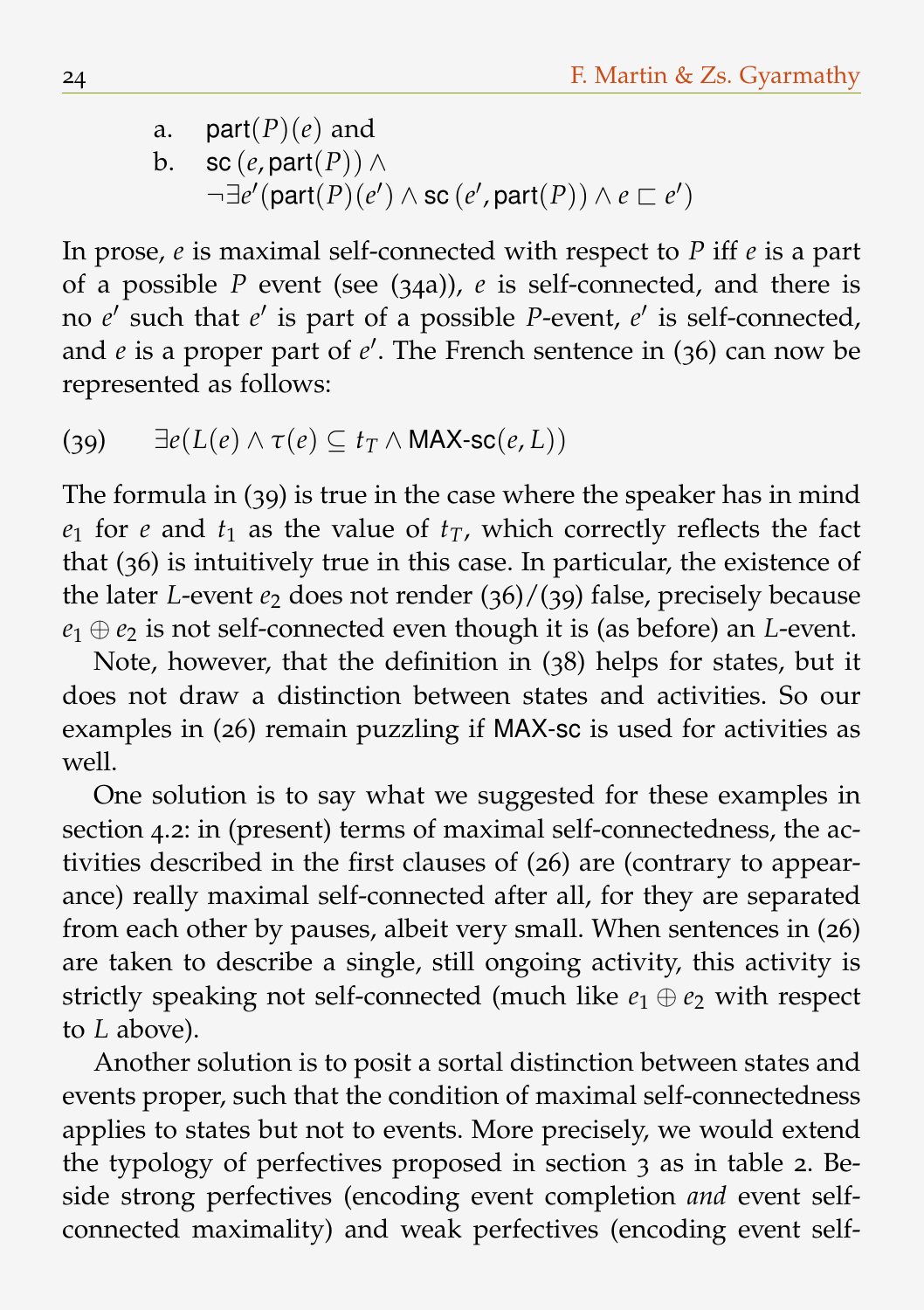#### A Finer-grained Typology of Perfective Operators 25

| Perfective operator      | <b>Requires</b><br>completion? | Requires<br>maximality? | <b>Semantics</b>                           |
|--------------------------|--------------------------------|-------------------------|--------------------------------------------|
| Weak (Hindi,             | No                             | Yes                     | $\llbracket$ PFV <sub>M</sub> $\rrbracket$ |
| Mandarin)                |                                |                         |                                            |
| <b>Standard</b> (French) | Yes                            | No                      | $[$ PFV $_{\text{C}}$ $]$                  |
| Strong (French,          | Yes                            | Yes                     | $[$ PFV $_{C+M}$ ]                         |
| English, Russian)        |                                |                         |                                            |

**Table 2** A typology of perfective operators (revised version).

connected maximality only), we would keep the standard perfective, encoding event completion only. In languages like English, the perfective is always strong, which accounts for why ongoing-event interpretations after perfectives are infelicitous (recall the literal translations of (26)). But for languages such as French, a strong perfective (encoding completion *and* self-connected maximality) is selected for state predicates, see (40b), and a standard perfective (encoding completion, but not self-connected maximality) is selected for event predicates, see (40a).

(40) a.  $[PFV_C]^{M,g} = \lambda P \cdot \exists e(\tau(e) \subseteq t_T \land P(e))$ b.  $[$ **PFV**<sub>C+M</sub> $]^{M,g} = \lambda P \cdot \exists s (\tau(s) \subseteq t_T \land P(s) \land \text{MAX-sc}(s, P))$ 

The definition given in (40b) is simply the neo-Reichenbachian definition of the perfective (cf. (1)), but now restricted to predicates *P* of events proper.

It may sound at first sight rather unattractive to posit two different meanings for the very same perfective morphologies in French (the PC and the PS) according to whether they combine with stative or eventive predicates. However, observe that the sortal distinction put aside,  $(40b)$  only adds a condition – the self-connected maximality requirement – to  $(40a)$ .  $(40b)$  is therefore simply a stronger version than (40a). And, in fact, we see an independent reason for positing that the perfective form is semantically stronger when it combines with stative predicates. The relevant observation is that the most obvious alternative to the perfective PS/PC, namely the imperfective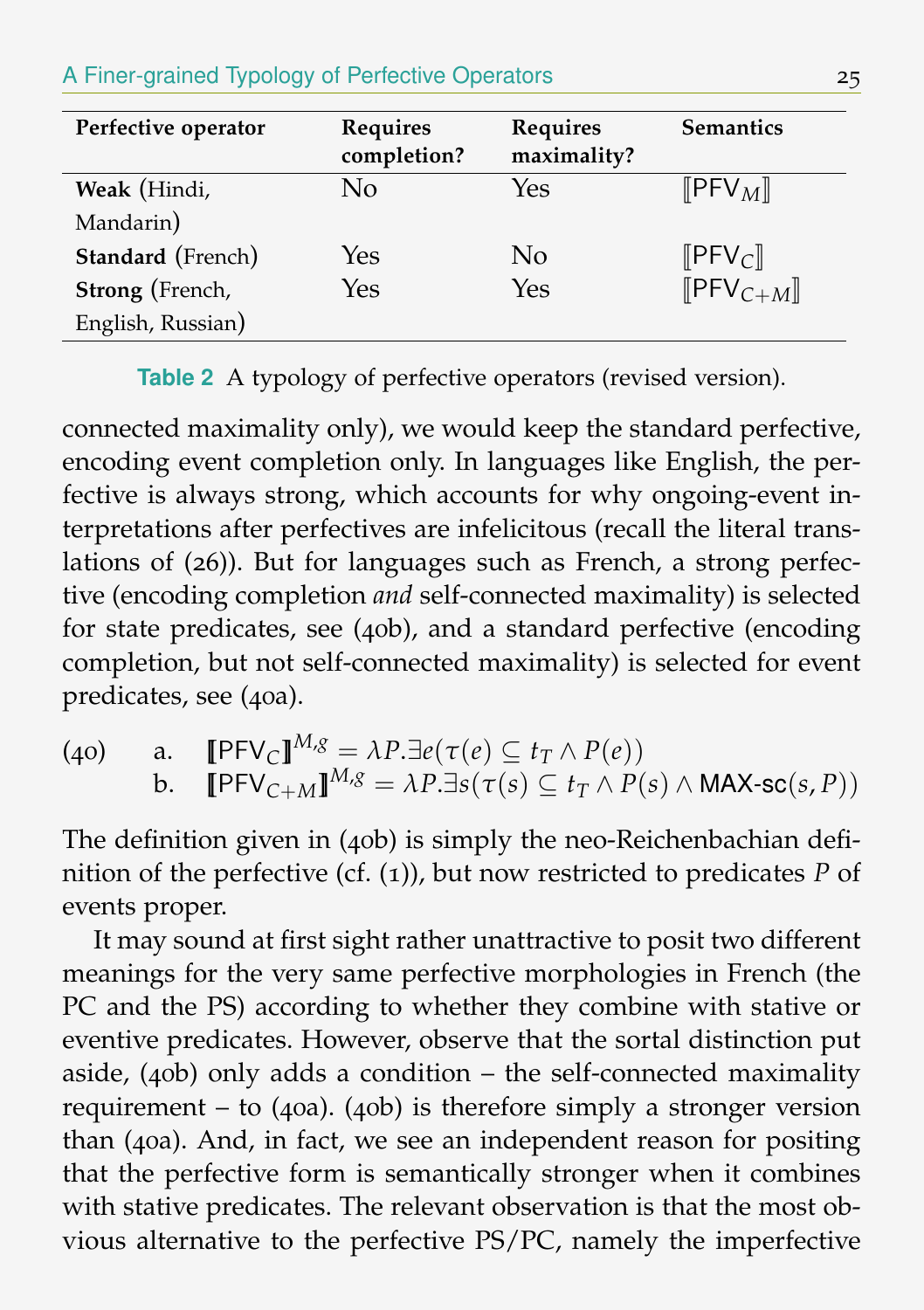form (the *imparfait*) is semantically weaker when combined with stative predicates than when used with eventive predicates. In particular, when combined with statives, the *imparfait* seems able to express the "event time  $\subset$  topic time" relation characteristic of the perfective, too. In this perspective, it is less surprising that perfective forms get a specialized, strengthened meaning with stative predicates. We propose that the additional maximality requirement in (40b) with stative predicates reflects exactly this.

To illustrate that the imperfective is semantically weaker when combined with stative predicates than when combined with eventive predicates, let us compare sentences (41a) and (41b).

- (41) a. #La semaine passée, Paul lisait the week last Paul read.imp.3sg your letter ta lettre. Intended: 'Last week, Paul read your letter.'
	- b. La semaine passée, Paul était the week last Paul be.imp.3sg sick/sad malade/triste. 'Last week, Paul was sick/sad.'

Out of the blue, (41a) is odd. The reason for this is that with eventive predicates, the *imparfait* has no other choice than expressing the imperfective relation "topic time (*last week*) ⊆ event time (*read your letter*)," which clashes with the assumption that one does not read a letter during a whole week (and note that the problem of (41a) vanishes if we replace the VP by, for instance, *travaillait sur son papier* (work.imp.3sg on his paper), for it is not unusual to work on a paper during a whole week). This is why such sentences feel incomplete: the reader expects a subsequent clause providing a topic time which could satisfy the aspectual relation "topic time ⊆ event time" without clashing with common assumptions (e.g., *. . . quand tout à coup, son mobile s'est mis à sonner* 'when suddenly, his mobile started ringing').

Let us now look at the stative sentence (41b). Such an imperfective sentence can obviously mean that Paul was sick (or sad) the whole week and perhaps even longer. This corresponds to the imperfec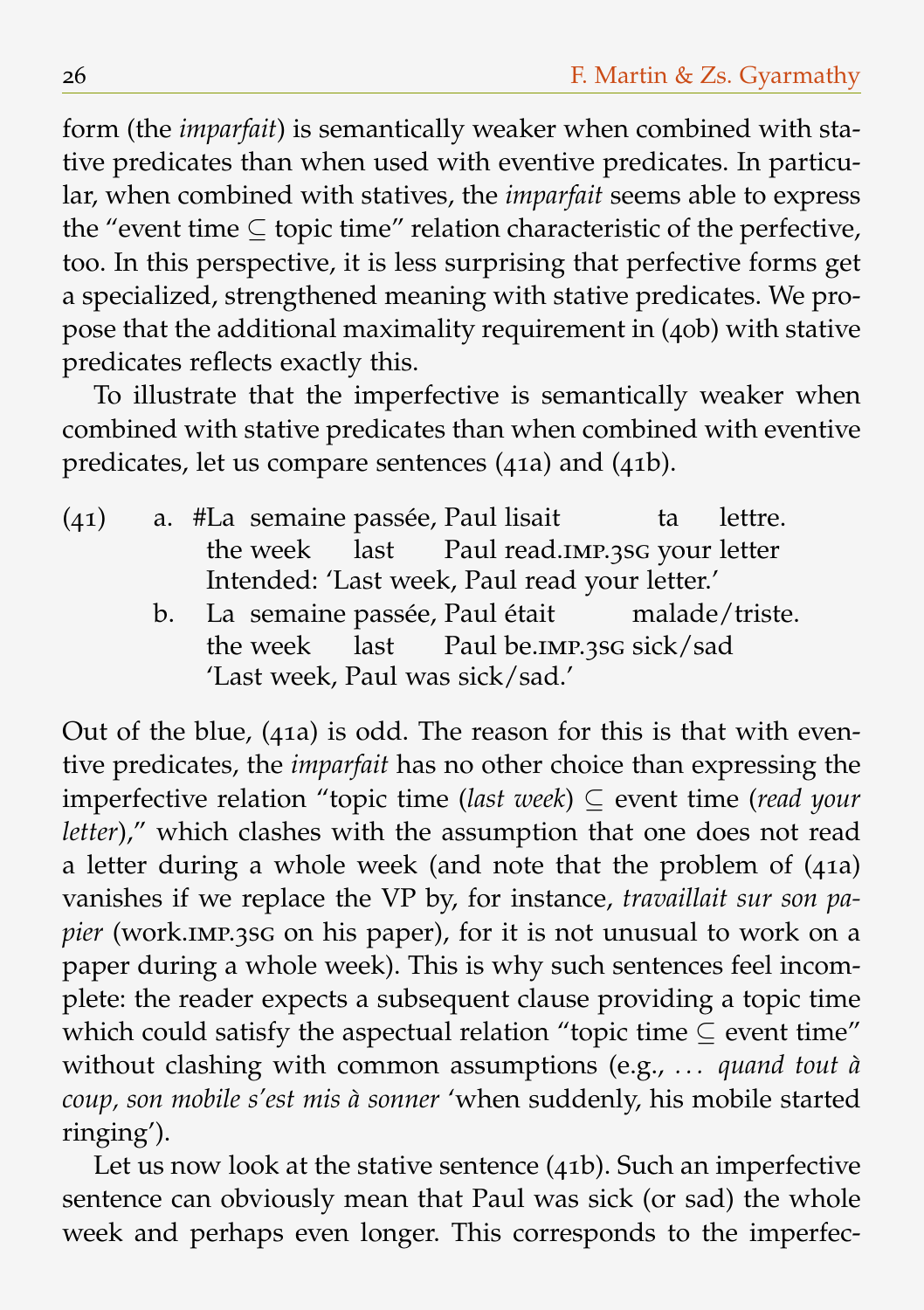tive meaning standardly attributed to the *imparfait*, see (42a). Now, imagine that a speaker met Paul for lunch on Monday last week, got to know that Paul was sick at that time  $t_1 \subseteq$  monday, and does not know when Paul recovered exactly, that is, does not know, for any time *t* after *t*1, whether Paul is still sick at *t*. Our observation is that in this scenario, (41b) is *also* true. But note that this second scenario corresponds to the *perfective* meaning  $(42b)$ , since  $t_1$  is included in Monday, and therefore also included in the topic time provided by the adverbial *last week*.

- (42) a.  $\exists e(\textsf{sick}(e) \land \textsf{last week} \subseteq \tau(e) \land \textsf{theme}(e,\textsf{paul}))$ (imperfective reading)
	- b.  $\exists e(\textsf{sick}(e) \land \tau(e) \subseteq \textsf{last week} \land \textsf{theme}(e, \textsf{paul}))$ (perfective reading)

Note that (41b) is unacceptable if the speaker knows Paul recovered last week. In other words, with statives, the *imparfait* can express (1) (the standard perfective), but not (40b) (the strong perfective).

That the *imparfait* can convey the aspectual configuration encoded by perfectives when combined with stative predicates is also confirmed by the felicity of the dialogue in (43):

- $(43)$  a. the week last you be.IMP.2SG sick semaine passée, tu étais malade, n'est-ce pas? **QUESTION TAG** 'Last week you were sick, weren't you?'
	- b. Oui. J'ai été malade lundi yes I be.pc.1sg sick Monday and Tuesday et mardi. 'Yes, I was sick on Monday and Tuesday.'

The addressee answering (43b) most probably knows when he recovered. If he asserts that he was sick on Monday and Tuesday, he conveys the information he was not sick anymore from Wednesday on. And crucially, this assertion is presented through *oui* 'yes' as a ratification of the truth of (43a). This confirms that the imperfective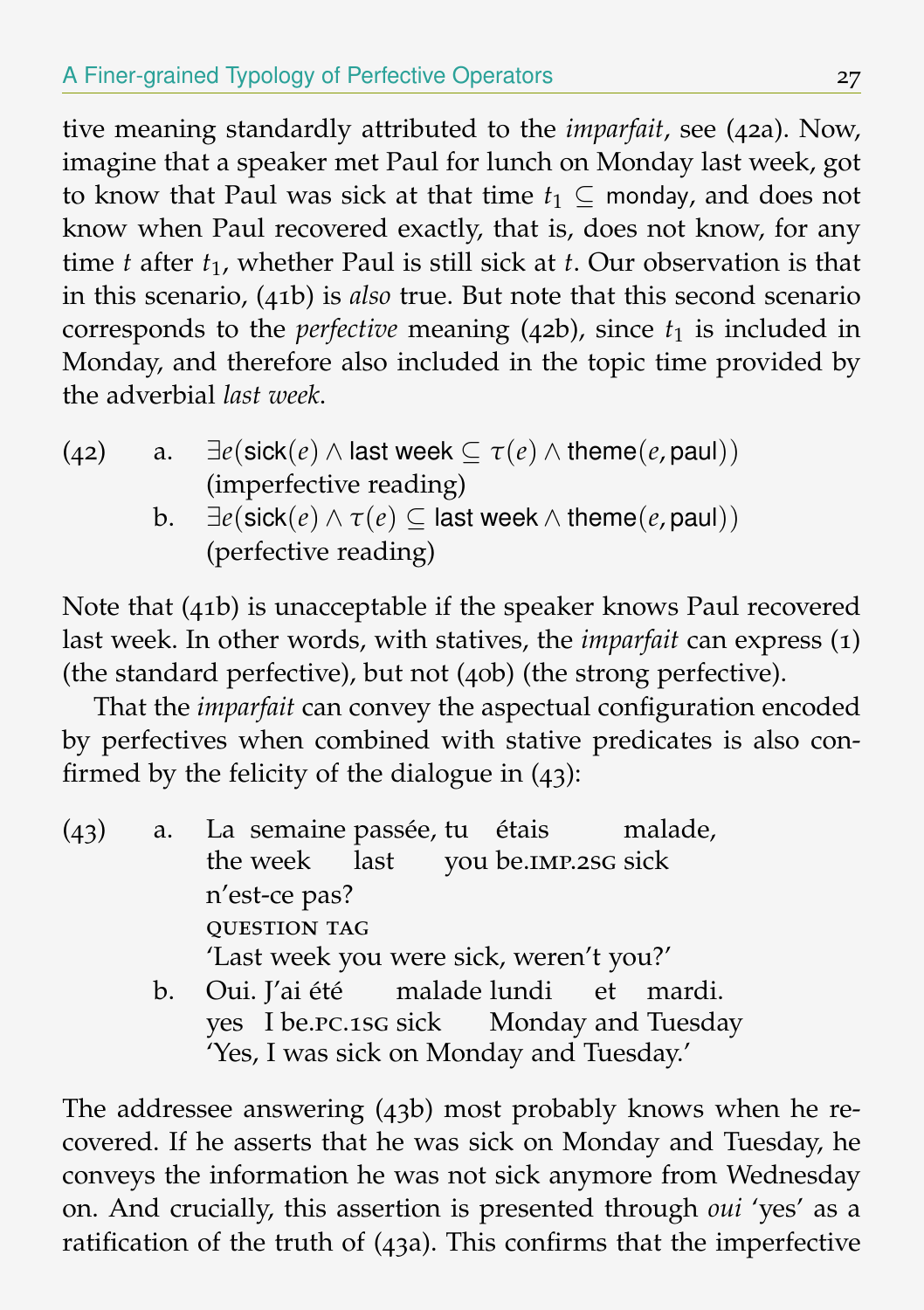sentence (43a) can convey the perfective meaning (42b).

In summary, the *imparfait* can only have an imperfective meaning when combined with eventive predicates. But when combined with stative predicates, the same morphology can additionally convey the same meaning as the standard perfective we have in (1), cf. (42b). We propose that this explains why the perfective morphology, when combined with stative predicates, gets its meaning strengthened and specialized, through the self-connected maximality requirement.

# **5 Conclusion**

At this point, an interesting parallel emerges between the English simple past and the French *imparfait*: with stative predicates, these two forms can express both imperfectivity and perfectivity. This flexiblity probably reflects the division of labour between aspect markers in these two languages, although in a different way. English has no aspect marker compatible with stative predicates and expressing imperfectivity only (the progressive is typically not acceptable with statives). It is therefore not surprising that the form in charge of expressing perfectivity – the simple past – may also convey imperfectivity with statives. By contrast, French has an imperfective form compatible with statives, but this form has also perfective uses with these predicates, thus competing with the aspectual forms which are 'perfective only' (the PS and the PC) to express perfectivity with statives. It therefore comes as no surprise that the perfective aspect markers – the PS and the PC – get a strengthened perfective meaning when combining with states.

**Acknowledgments** We are grateful to Chris Piñón, Károly Varasdi, Zhang Mengjie, as well as to the reviewers of CSSP 2017 and EISS 12 for feedback and discussions. We also thank our informants for their judgments and data: Rajesh Bhatt, Bhamati Dash, Harit Joshi, Ghanshyam Sharma and Yash Sinha (Hindi), Jinhong Liu and Hongyuan Sun (Mandarin Chinese). As far as F. Martin is concerned, this work is supported by the project B5 of the SFB 732 financed by the DFG and hosted by the University of Stuttgart, and by DFG award AL 554/8-1 (Leibniz-Preis 2014) to Artemis Alexiadou.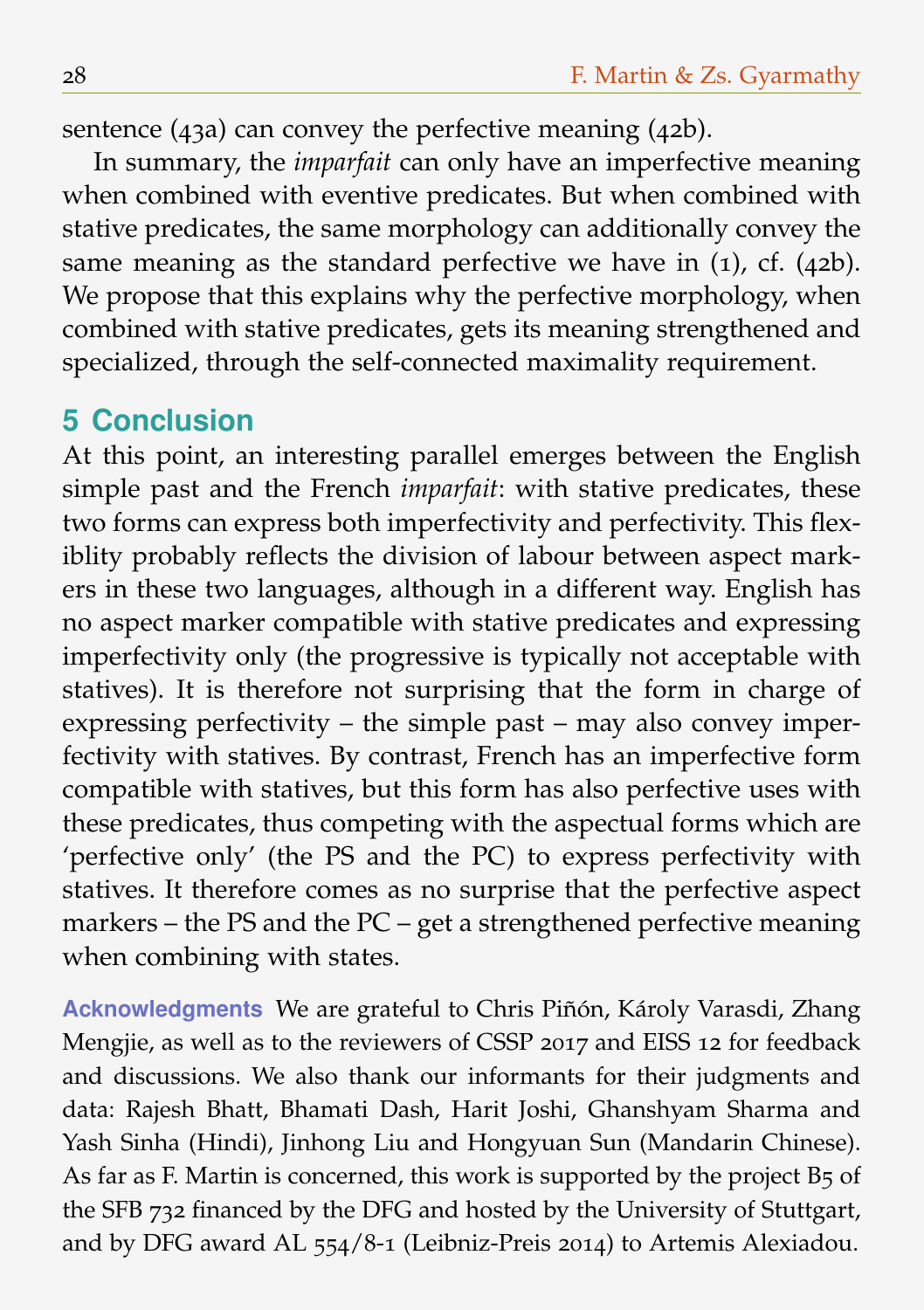### **References**

- Altshuler, D. (2014). A typology of partitive aspectual operators. *Natural Language & Linguistic Theory*, *32*(3), 735–775.
- Altshuler, D., & Filip, H. (2014). Perfectivity as maximization over event stages. Paper presented at the *Chronos 11*, SNS, Pisa, 16–18 June 2014.
- Bohnemeyer, J. (2014). Aspect vs. relative tense: The case reopened. *Natural Language & Linguistic Theory*, *32*(3), 917–954.
- Chief, L. (2008). *Scalarity and incomplete event descriptions in Mandarin Chinese*. Ph.D. thesis, The State University of New York at Buffalo.
- Comrie, B. (1976). *Aspect: An Introduction to the Study of Verbal Aspect and Related Problems*. Cambridge University Press.
- de Swart, H. (1998). Aspect shift and coercion. *Natural language and Linguistic Theory*, *16*, 347–385.
- Dowty, D. R. (1979). *Word Meaning and Montague Grammar*. Dordrecht: D. Reidel.
- Filip, H. (1999). *Aspect, Eventuality Types, and Nominal Reference*. New York: Routledge.
- Grønn, A., & von Stechow, A. (2016). Tense. In M. Aloni, & P. Dekker (Eds.) *The Cambridge Handbook of Formal Semantics*, (pp. 313–341). Cambridge University Press.
- Gyarmathy, Zs. (2017). Semelfactives in English and in Hungarian: A countability-based analysis. In N. Brandel (Ed.) *Proceedings of IATL 2016*, vol. 86 of *MIT Working Papers in Linguistics*, (pp. 57–76). Cambridge, MA: MITWPL.
- Higginbotham, J. (2000). On events in linguistic semantics. In J. Higginbotham, F. Pianesi, & A. Varzi (Eds.) *Speaking of Events*, (pp. 49–79). Oxford: Oxford University Press.
- Klein, W. (1994). *Time in Language*. London: Routledge.
- Koenig, J.-P., & Muansuwan, N. (2000). How to end without ever finishing: Thai semi-perfectivity. *Journal of Semantics*, *17*(2), 147–182.
- Kratzer, A. (1996). Severing the external argument from its verb. In J. Rooryck, & L. Zaring (Eds.) *Phrase Structure and the Lexicon*, (pp. 109– 137). Dordrecht: Springer Netherlands.

Landman, F. (1992). The progressive. *Natural Language Semantics*, *1*, 1–32.

Li, C. N., & Thompson, S. A. (1981). *Mandarin Chinese: A Functional Reference Grammar*. Berkeley: University of California Press.